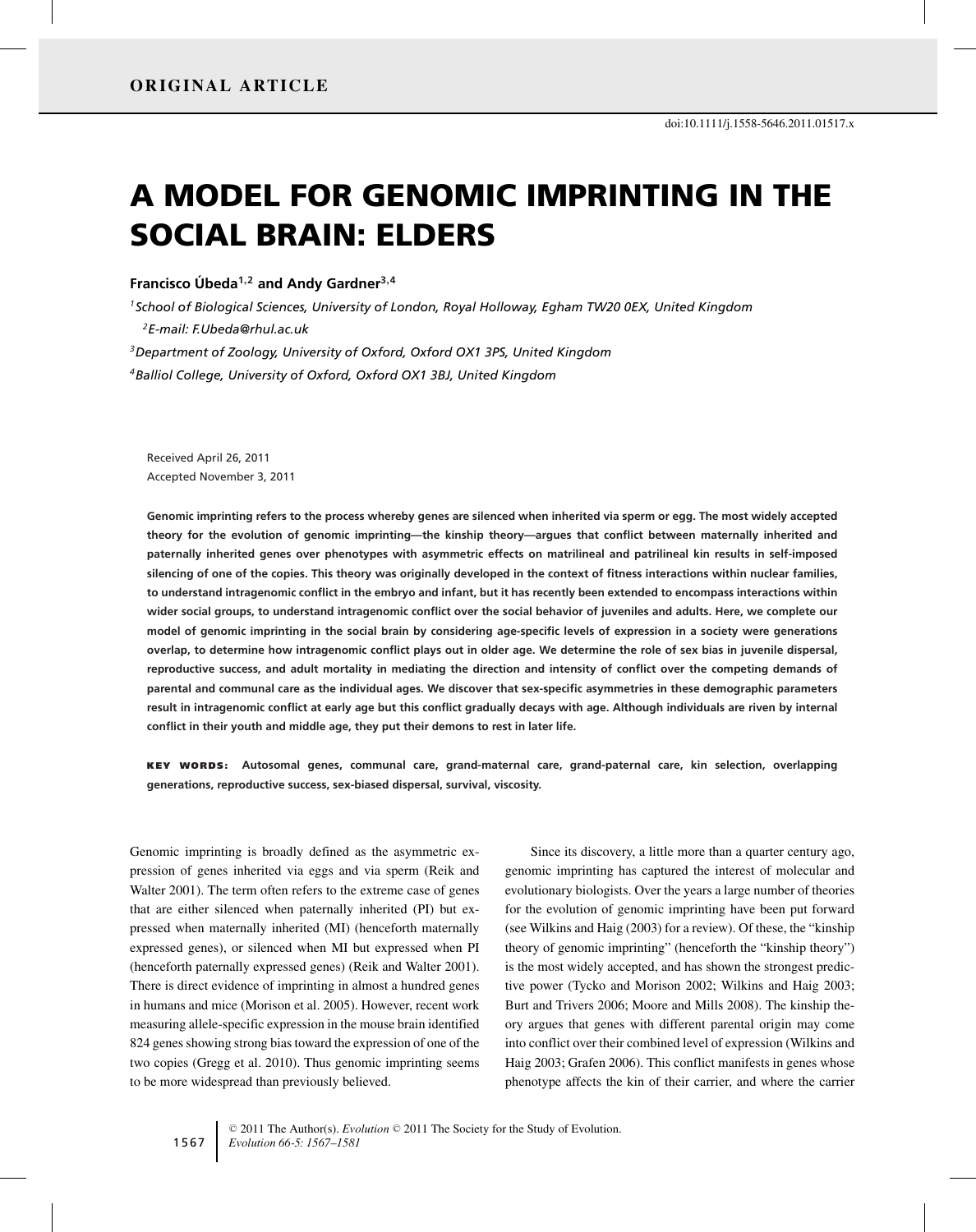

**Figure 1. Interactions between individuals in a patch. Below the dashed line, we represent interactions between an embryo/infant and her parents (scenario in which the kinship theory was originally developed). Above the dashed line, we represent social interactions beyond the nuclear family. Age increases from bottom to top. As individuals age, they transition from receiving resources from their nuclear family (via placenta or maternal milk) to exchanging resources with members of their natal patch. Three developmental stages of the focal individual are considered: juveniles, young adults, and older adults (elder) all interacting with local juveniles.**

is differentially related to the target kin via her MI versus her PI genes (Hamilton 1970; Haig 1997). The outcome is self-imposed silencing of the gene that is selected for a lower level of expression, the so-called "loudest voice prevails principle" (Haig 1996; Ubeda and Haig 2003).

Because imprinted genes were first discovered in relation to embryonic and infant growth, the kinship theory was originally formulated in terms of conflict between genes expressed in an offspring that determine the allocation of maternal resources between current and future offspring (Moore and Haig 1991). In a similar vein, the theory has also been extended to the allocation of paternal resources (Ubeda 2008). This work suggests that im- ´ printing will evolve when parents change reproductive partners over their lifetime, such that maternal siblings need not be paternal siblings and vice versa (Haig 1997; Úbeda 2008). Thus, siblings are valued differently by the individual's MI and PI genes (Haig 1997). This logic applies through the embryonic and infant stages, when offspring depend upon parental investment for their development, but not to the postinfant stages after cessation of parental care (juveniles and adults) (Úbeda and Gardner 2010, 2011) (Fig. 1).

However, there is growing evidence that genes show imprinted expression in the postinfant brain (Lefebvre et al. 1998; Goos and Silverman 2001; Plagge et al. 2005; Gregg et al. 2010; Garfield et al. 2011). Close to 43% of the genes showing allelespecific expression in the mouse brain (372 genes) do so in the adult brain (Gregg et al. 2010). The formulation of the kinship theory in the context of fitness interactions within the nuclear family (mother, father and siblings) cannot explain the role of imprinted genes in postinfants. However, a formulation of the kinship theory in the context of fitness interactions between members of a social group (neighbors) may be able to do so (Haig 2000; Isles et al. 2006) (Fig. 1). Ubeda and Gardner (2010, 2011) provide ´ a mathematical model for the evolution of genomic imprinting in this wider social context (see also Brandvain 2010; Van Cleve et al. 2010).

A comprehensive formulation of the kinship theory in a social context requires that all postinfant stages are considered. The juvenile stage, occurring between cessation of parental investment and initiation of own reproduction, has already been considered (Ubeda and Gardner 2010). This work shows that genes underlying altruistic and egoistic interactions among neighboring juveniles are expected to be imprinted when dispersal or variance in reproductive success (RS) is sex-biased. The adult stage, occurring after the initiation of own reproduction but prior to any generational overlap, has also been considered (Ubeda and Gardner 2011). This work shows that genes underlying parental and communal care of neighboring juveniles, are expected to be imprinted when dispersal or variance in RS are sex-biased.

Here we complete our formulation of the kinship theory within a social context, by elaborating a general evolutionary demographic model for the expression of age-specific genes with different parental origin in aging adults (henceforth "elders") in a society were generations overlap. We consider genes with different parental origin, expressed at different stages in life, that underlie parental and communal care of neighboring juveniles. Recent work has modeled overlapping generations with genes showing age-specific expression but not parent of origin-specific expression (Johnstone and Cant 2010), and genes showing parent of origin-specific expression but not age-specific expression (Van Cleve et al. 2010). This is the first work to consider parent of origin and age-specific expression that allows us to explore how patterns of genomic imprinting change in aging adults.

Our model makes specific predictions about the extent of the intragenomic conflict between MI and PI genes (i.e., the difference between the level of expression favored by each genetic faction) and the direction of the imprint (i.e., whether a gene is maternally or paternally expressed). Moreover, by considering that genes may adjust their level of expression at different ages, our model is the first to investigate how the conflict between MI and PI genetic factions changes over a lifetime. This allows us to question whether silent genes are under selective pressure to be expressed again later in lifetime.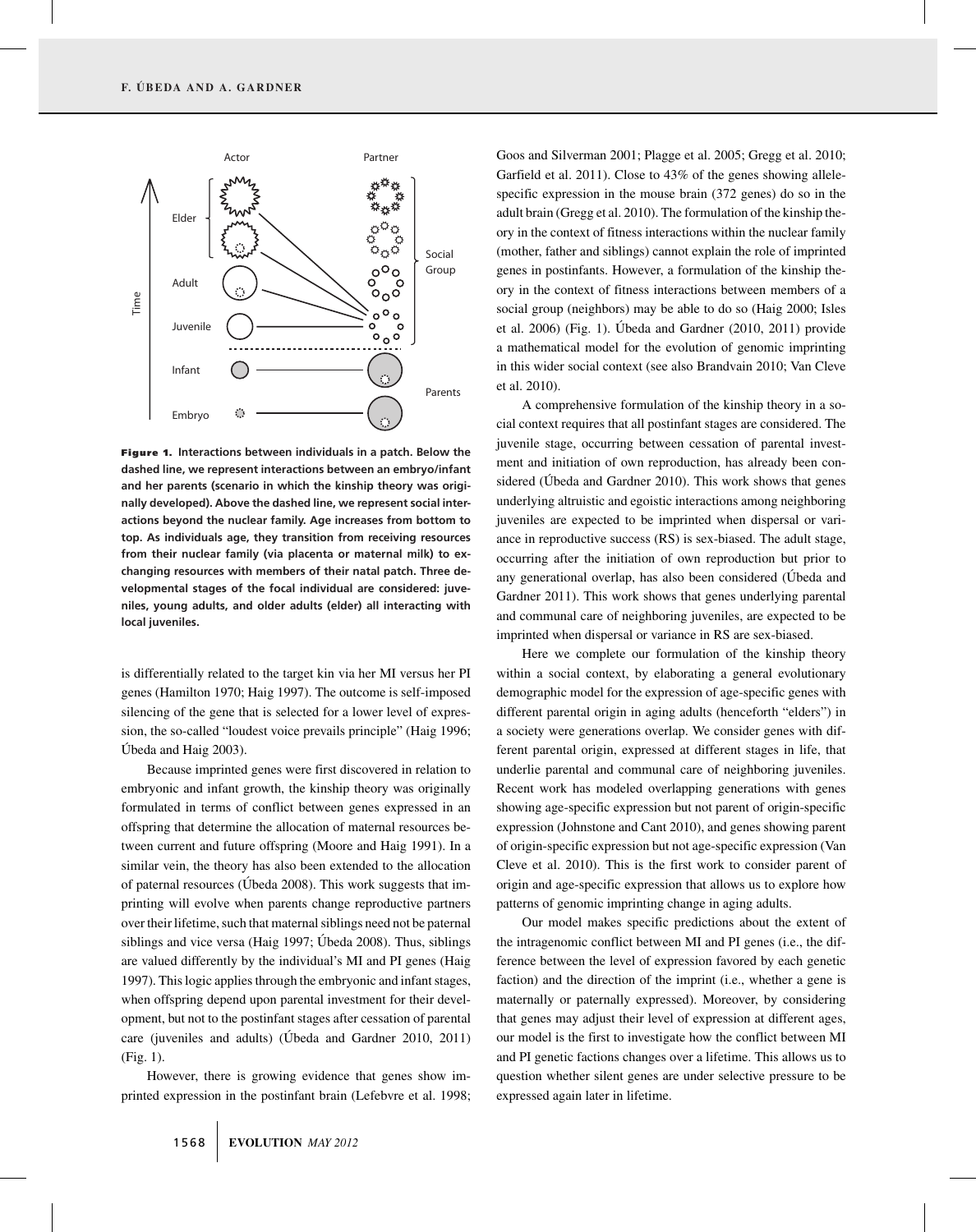# *Model and Results*

Our model is based upon the island model of population structure (Wright 1931),which has become a standard setting for kin selection analysis (e.g., Taylor 1992; Rousset 2004). In particular, we build upon the models of Gardner (2010) and Úbeda and Gardner (2010, 2011).

We consider an infinite population of diploid individuals structured into neighborhoods. Each neighborhood contains juveniles (nonreproductive individuals), and adults (reproductive individuals) of different ages. Adults engage in social interactions that mediate the survival of juveniles. In particular, we consider that elder mothers can provide care to either their own offspring (maternal care) or else to all juveniles in the neighborhood (communal care) (König 1997; Haig 2010; Johnstone and Cant 2010). For simplicity, we focus upon maternal versus communal care provided by elder females. However, a symmetric model applies to paternal versus communal care provided by elder males. We assume that greater provision of maternal care reduces the amount of communal care that elder females can provide, and vice versa. Let "maternal-care genes" refer to genes whose greater expression in an elder female results in a greater investment into her own offspring, and "communal-care genes" refer to genes whose greater expression in an elder female results in a greater investment into all local juveniles.

Upon reaching adulthood, young adults disperse with probabilities  $d_f$  and  $d_m$  for females and males, respectively, or else they remain in their natal neighborhood with probabilities  $l_f = 1 - d_f$ and  $l_m = 1 - d_m$ , respectively (Fig. 2). Older adults do not disperse, and survive to the next generation with probabilities  $1 - \mu_f$ and  $1 - \mu_m$  for females and males, respectively, or die with probabilities  $\mu_f$  and  $\mu_m$ , respectively (Fig. 2). Young adults occupy vacant reproductive spots left by deceased older adults, at random. Adults of all ages mate within their neighborhood, producing the next generation of juveniles (Fig. 2). We assume an even sex ratio at birth.

We allow for a wide range of mating systems, by using  $\alpha$ to denote the probability that two juveniles, randomly chosen from the same neighborhood, share the same mother (probability of maternal sibship), and by using β to denote the probability that they share the same father (probability of paternal sibship) (Fig. 2). Parameters α and β capture the inequity in RS among females and males, respectively (see Gardner 2010; Úbeda and Gardner 2010, 2011 for further discussion).

We use this model to determine the extent to which MI and PI autosomal genes, expressed in adult females of age *t* and underlying communal care, value the survival of neighboring juveniles relative to the survival of their own offspring: that is the "potential for communal care" (Grafen 1984; Frank 1998; Gardner 2010; Van Dyken 2010; Úbeda and Gardner 2010, 2011) of the



**Figure 2. Life cycle of individuals in a patch. Individuals of different ages overlap in their natal patch. Adults engage in social interactions with juveniles that determine juvenile survivorship to adulthood. Young adult females and males remain in their natal patch with probability 1** −  $d_f$  and 1 −  $d_m$ , respectively. Older adult **females and males survive to the next generation with probability 1** −  $\mu$ <sup>*m*</sup> and **1** −  $\mu$ <sup>*f*</sup> *t***. Young adults compete among themselves for one of the reproductive spots left vacant by deceased adults. The mating system considered determines the probability of maternal and paternal sibship α and β, respectively. Once the reproductive spots have been claimed young and older adults reproduce at random, leading to the new generation of juveniles. After their first reproduction young adults join the population of older adults.**

MI and PI genes in an adult female of age *t* (see the Appendix and Table 2 for its derivation in terms of the variables of the model). These potentials for communal care are given by the expressions

$$
Q_{\bar{M}|t} = \frac{(1-a)r_{\bar{M}|t}}{1 - ar_{\bar{M}|t}} \tag{1}
$$

and

$$
Q_{\bar{P}|t} = \frac{(1-a)r_{\bar{P}|t}}{1 - ar_{\bar{P}|t}},
$$
\n(2)

where subscripts  $\overline{M}$  and  $\overline{P}$  refer to MI and PI genes, respectively, and *t* refers to the age of their carrier. The compound parameter  $a = \frac{1}{2}(l_f^2 + l_m^2)$  accounts for the intensity of local competition between juveniles (Frank 1998; Gardner 2010). The compound parameters  $r_{\bar{M}|t}$  and  $r_{\bar{P}|t}$  are the coefficients of relatedness between an adult female of age *t* and a neighboring juvenile, from the perspective of the former's MI and PI genes, respectively.

The difference in the valuation of the relative survival of neighboring juveniles made by the MI and PI genes in a female of age *t*, defines the "potential for intragenomic conflict"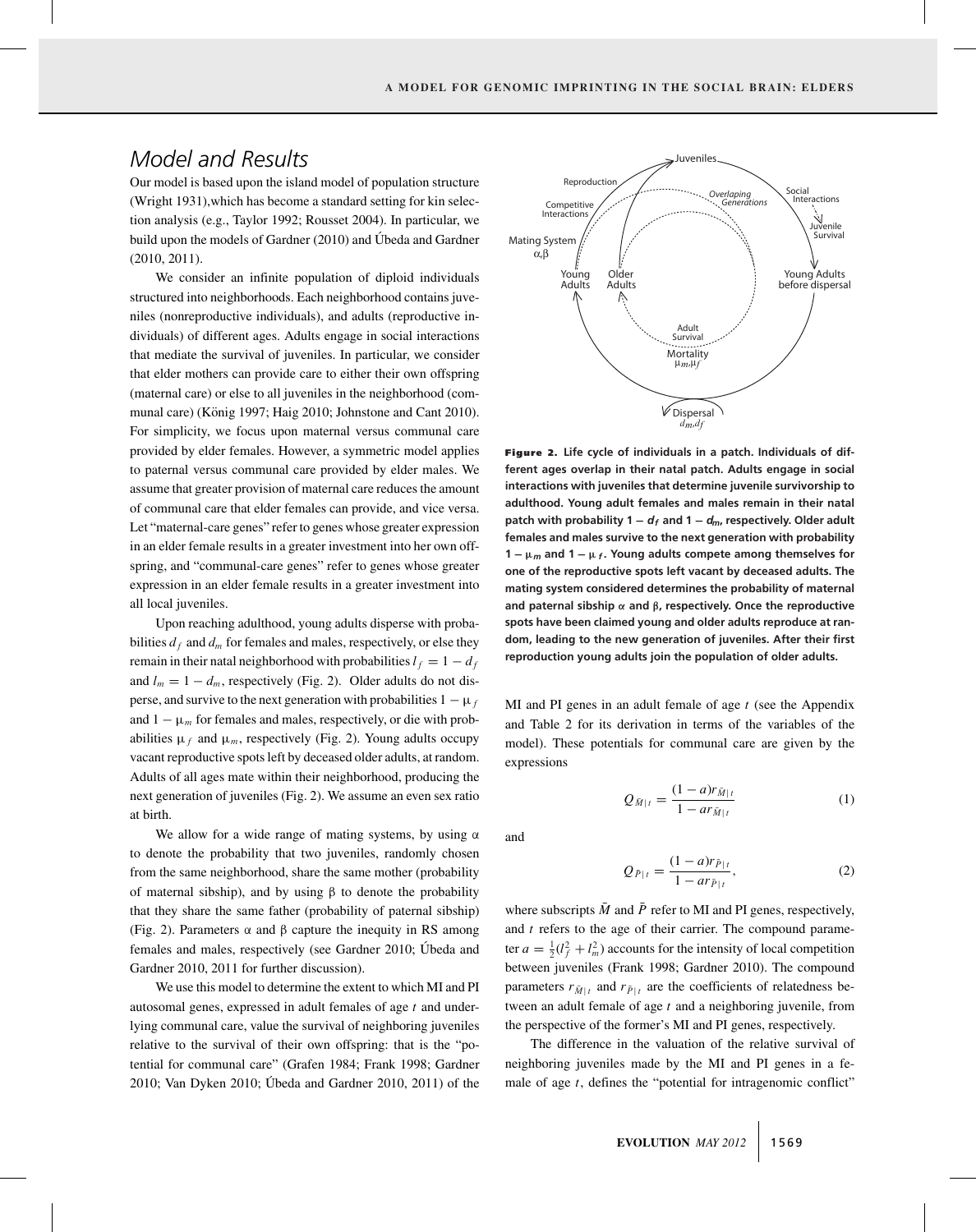| Symbol                                                                                                           | Definition                                                                                                                                                                                                              |
|------------------------------------------------------------------------------------------------------------------|-------------------------------------------------------------------------------------------------------------------------------------------------------------------------------------------------------------------------|
| $d_{\xi}, l_{\xi}$                                                                                               | Juvenile dispersal in sex $\xi$ , and juvenile nondispersal                                                                                                                                                             |
| $\mu_\xi$                                                                                                        | Adult mortality in sex $\xi$                                                                                                                                                                                            |
| $\alpha, \beta$                                                                                                  | Probability of sibship in males and females                                                                                                                                                                             |
| t                                                                                                                | Age (measured in generations)                                                                                                                                                                                           |
| K                                                                                                                | Number of diploid individuals in a patch                                                                                                                                                                                |
| S                                                                                                                | Juvenile survival                                                                                                                                                                                                       |
| $x_t$ , $y_t$ , $z_t$                                                                                            | Investment into communal care at age $t$ by the mother of the focal individual, the average<br>female in the patch, and the average female in the population                                                            |
| c, b                                                                                                             | Cost to the focal individual of providing communal care in terms of juvenile survival, and<br>benefit of receiving communal care                                                                                        |
| C, B                                                                                                             | Cost to the focal individual of providing communal care in terms of juvenile fitness, and<br>benefit of receiving communal care                                                                                         |
| $w_{\xi},\,\bar{w}_{\xi},\,W_{\xi}$                                                                              | Fitness of a juvenile, average fitness of all juveniles, and fitness of a juvenile relative to<br>the fitness of all juveniles                                                                                          |
| $\gamma_\xi$                                                                                                     | Expected number of reproductive spots that arise each generation in a patch                                                                                                                                             |
| $\pi_t$                                                                                                          | Proportion of adult females of age $t$                                                                                                                                                                                  |
| $g_{\chi}$                                                                                                       | Level of expression of the $\chi$ -inherited copy of gene g                                                                                                                                                             |
| $\tilde{g}_{\chi}, \tilde{g}'_{\chi}$                                                                            | Genic value of the mother of the focal individual, and genic value of a female in the patch<br>of the focal individual                                                                                                  |
| $p_{S\chi t}, p_{M\chi t}, p_{X\chi t}, p_{A\chi t}, p_{U\chi t},$<br>$p_{AA\chi t}, p_{AU\chi t}, p_{UU\chi t}$ | Consanguinity to self through the $\chi$ -inherited copy when the female is of age t,<br>consanguinity mother-juvenile, juvenile-juvenile, female-juvenile, male-juvenile,<br>female-female, female-male, and male-male |
| a                                                                                                                | Scale of competition between individuals in the same patch                                                                                                                                                              |
| $r_{\chi t}$                                                                                                     | Relatedness female-juvenile through the $\chi$ -inherited copy when the female is of age t                                                                                                                              |
| $Q_{\chi t}$ , $P_{\chi t}$                                                                                      | Potential for communal care of a female through the $\chi$ -inherited copy when the female is<br>of age $t$ , and potential for maternal care                                                                           |
| $I_t$                                                                                                            | Potential for conflict of an age $t$ individual                                                                                                                                                                         |
| $\xi = \{f, m\}, \chi = \{\bar{M}, \bar{P}\}\$                                                                   | Subscripts corresponding to male and female, and to MI and PI gene copies                                                                                                                                               |

**Table 1.** Variables and parameters in the model. Dropping a subindex represents the average of that variable.

(Úbeda and Gardner 2010, 2011) in an age-t female. This potential for intragenomic conflict is given by

$$
I_t = Q_{\bar{M}|t} - Q_{\bar{P}|t} = \frac{(1-a)(r_{\bar{M}|t} - r_{\bar{P}|t})}{(1 - ar_{\bar{M}|t})(1 - ar_{\bar{P}|t})},
$$
(3)

Let the level of expression at a locus in an age-*t* female be  $g_t$ . This corresponds to the combined level of expression of her MI ( $g_{\bar{M}|t}$ ) and PI ( $g_{\bar{P}|t}$ ) gene copies, that is  $g_t = g_{\bar{M}|t} + g_{\bar{P}|t}$ .

When the potential for intragenomic conflict is positive  $I_t > 0$ , the evolutionarily stable level of expression  $g_t^*$  is greater for the MI copy than for the PI copy, that is  $g^*_{t \prec \bar{M}} > g^*_{t \prec \bar{P}}$ . The antagonistic coevolution of the levels of expression of the MI and PI copies results in the expression of the copy selected for higher expression (the MI copy) at its evolutionarily stable level of expression  $g^*_{\bar{M}|t}$ , and the silencing of the copy selected for lower expression (the PI copy), that is  $\{g_{\bar{M}|t}, g_{\bar{P}|t}\} = \{g_{t\prec \bar{M}}^* , 0\}$ (Haig 1996). When the potential for intragenomic conflict is negative  $I_t < 0$ ,  $g_t^*$  is lower for the MI than the PI copy, that is  $g^*_{t\prec \bar{M}} < g^*_{t\prec \bar{P}}$ . The antagonistic coevolution of the levels of expression of the MI and PI copies results in the expression of

the PI copy at its evolutionarily stable level of expression  $g_{t\prec\bar{P}}^*$ , and the silencing of the MI copy, that is  $\{g_{\bar{M}|t}, g_{\bar{P}|t}\} = \{0, g^*_{t \prec \bar{P}}\}$ (Haig 1996). This corner solution is referred to as the "loudest voice prevails principle" (Haig 1996). When the potential for intragenomic conflict is zero,  $I_t = 0$ ,  $g_t^*$  is equal for the MI and the PI copies, that is  $g^*_{t \prec \bar{M}} = g^*_{t \prec \bar{M}P}$ . There is no antagonistic coevolution of the MI and PI copies and they remain at their unimprinted state  $\{g_{\bar{M}|t}, g_{\bar{P}|t}\} = \{\frac{1}{2}g_{t \prec \bar{M}P}^*, \frac{1}{2}g_{t \prec \bar{M}P}^*\}.$ 

We investigate how demographic factors mediate the evolution of genomic imprinting (Fig. 3). The potential for intragenomic conflict in young adult females is positive  $(I_{Q|t} > 0)$  when the probability of sibship is female biased ( $\alpha > \beta$ ), and negative  $(I_{Q|t} < 0)$  when the probability of sibship is male biased (β > α) (all other demographic factors being equal in both sexes) (Fig. 3A.1). The potential for intragenomic conflict in young adult females is positive  $(I_{Q|t} > 0)$  if either dispersal  $(d_m > d_f)$ or mortality ( $\mu_m > \mu_f$ ) are male biased, and negative ( $I_{Q|t} < 0$ ) if either dispersal  $(d_f > d_m)$  or mortality  $(\mu_f > \mu_m)$  are female biased (all other demographic factors being equal in both sexes) (Fig. 3A.2, A.3). When several demographic factors are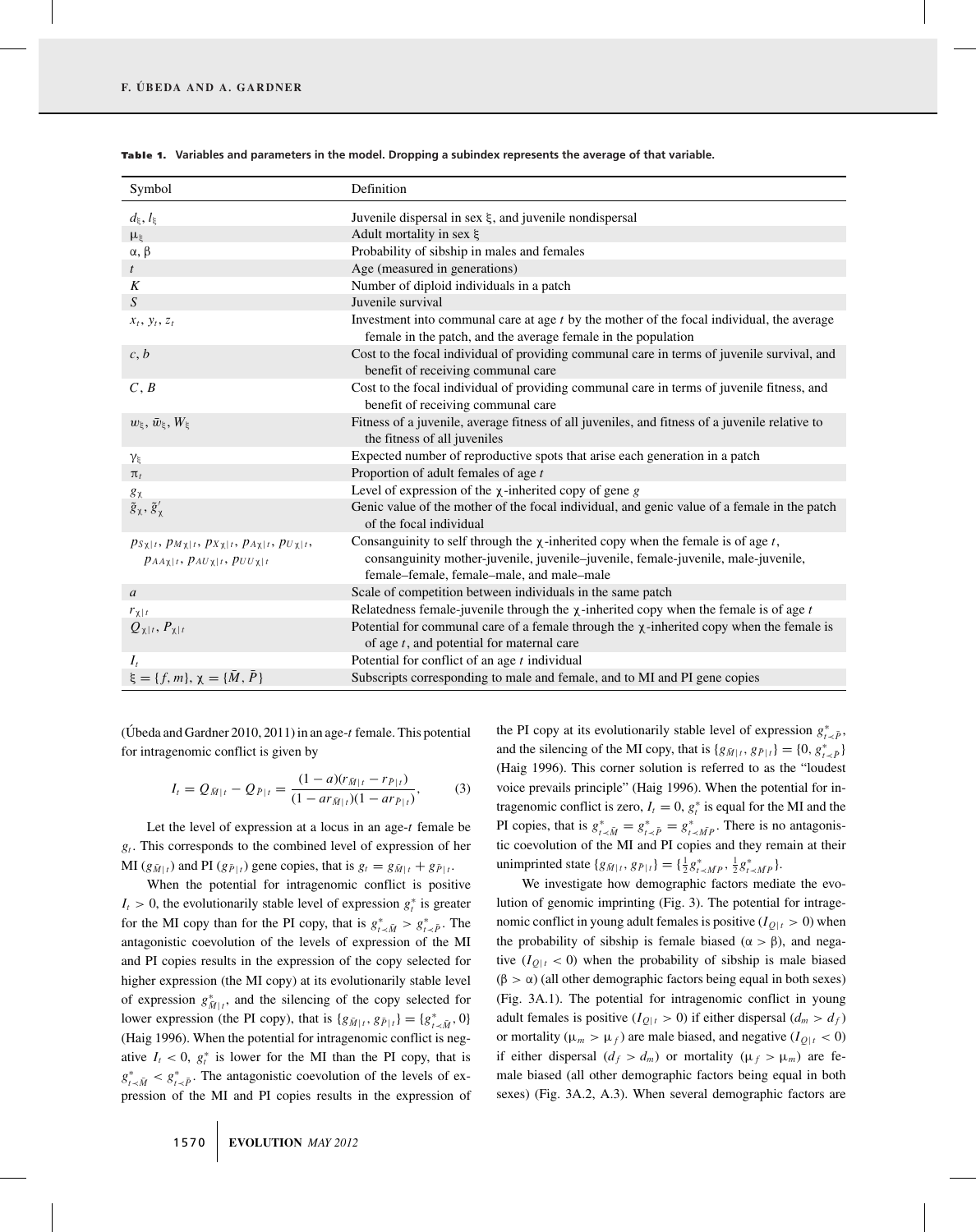Table 2. Potential for conflict and coefficients of consanguinity from top to bottom, we provide the definition of a term as a function **of the set of terms defined immediately below. Each set of terms is separated by a continuous line, i.e.,** *r***χ<sup>|</sup>** *<sup>t</sup>* **requires the definition of**  $p_{A\chi}|_t$ ,  $p_{M\chi}|_t$ , and these in turn require the definition of  $p_{A A\chi}|_t$ ,  $p_{A U\chi}|_t$ ,  $p_S$ . A close definition of the recursions  $I_t$ ,  $r_{\chi}|_t$ ,  $p_{M\chi}|_t$ ,  $p_{A\chi}|_t$ ,  $p_{A A\chi}|_t$ ,  $p_{A U \chi}|t$  requires: (a) solving the system of equations  $p_S$ ,  $p_X$ ,  $p_A$ ,  $p_U$ ,  $p_{A A}$ ,  $p_{A U}$ ,  $p_{U U}$  to get the expression of  $p_S$ ,  $p_{A A}$ ,  $p_{A U}$ ,  $p_{U U}$  in terms of the demographic parameters  $\alpha$ ,  $\beta$ ,  $I_m$ ,  $I_f$ ,  $\mu_m$ ,  $\mu_f$ , (b) defining the initial conditions  $p_{AA\chi|1}$ ,  $p_{AU\chi|1}$  in terms of demographic parameters (which requires solving the system of equations  $p_{S\chi}$ ,  $p_{M\chi}$ ,  $p_{X\chi}$ ,  $p_{A\chi}$ ,  $p_{U\chi}$ ,  $p_{A\chi}$ ,  $p_{A\chi}$ ,  $p_{U\chi}$  to get the expression of  $p_{X\chi}$ ,  $p_{A\chi}$ ,  $p_{U\chi}$  in **terms of demographic parameters).**

| Term                                                                | Definition                                                                                                                 | Equation     |
|---------------------------------------------------------------------|----------------------------------------------------------------------------------------------------------------------------|--------------|
| Potential for conflict                                              | $I_t = \frac{(1-a)(r_{\bar{M} t}-r_{\bar{P} t})}{(1-ar_{\bar{M} t})(1-ar_{\bar{P} t})}$                                    | (3)          |
| Relatedness juvenile-female (age t,<br>$\chi$ -inherited copy)      | $r_{\chi t} = \frac{p_{A\chi t}}{p_{M\chi t}}$                                                                             | (A.69, A.70) |
| Consanguinity juvenile-female (age $t$ ,<br>$\chi$ -inherited copy) | $p_{A\lambda t} = \frac{1}{2} [\alpha p_S + (1-\alpha) p_{A A\lambda t}] + \frac{1}{2} p_{A U\lambda t}$                   | (A.39, A.41) |
| Consanguinity juvenile-Mother (age $t$ ,<br>$\chi$ -inherited copy) | $p_{M\chi t} = \frac{1}{2}[p_S + p_{A U \chi t}]$                                                                          | (A.34, A.37) |
| Consanguinity female–female (age $t$ ,<br>$\chi$ -inherited copy)   | $p_{AAx t} = (1 - \mu_f) p_{AAx t-1} + l_f \mu_f p_{Ay t-1}$                                                               | (A.51, A.55) |
| Consanguinity female–male (age $t$ ,<br>$\chi$ -inherited copy)     | $p_{A U x   t} = (1 - \mu_m) p_{A U x   t-1} + l_m \mu_m p_{A x   t-1}$                                                    | (A.61, A.65) |
| Consanguinity<br>to Self                                            | $p_S = \frac{1}{2} + \frac{1}{2} p_{AU}$                                                                                   | (A.15)       |
| Consanguinity female–male                                           | $p_{AII} = (1 - \mu_f)(1 - \mu_m)p_{AU} + (1 - \mu_f)\mu_m l_m p_A +$<br>$\mu_f(1-\mu_m)l_f p_U + \mu_f \mu_m l_f l_m p_X$ | (A.32)       |
| Consanguinity juvenile-female                                       | $p_A = \frac{1}{2} [\alpha p_S + (1 - \alpha) p_{AA}] + \frac{1}{2} p_{AU}$                                                | (A.20)       |
| Consanguinity juvenile-male                                         | $p_U = \frac{1}{2} [\beta p_S + (1 - \beta) p_{UU}] + \frac{1}{2} p_{AU}$                                                  | (A.22)       |
| Consanguinity juvenile-juvenile                                     | $p_X = \frac{1}{4} [\alpha p_S + (1 - \alpha) p_{AA}] + \frac{1}{2} p_{AU} + \frac{1}{4} [\beta p_S + (1 - \beta) p_{UU}]$ | (A.23)       |
| Consanguinity female-female                                         | $p_{AA} = (1 - \mu_f)^2 p_{AA} + 2\mu_f (1 - \mu_f) l_f p_A + \mu_f^2 l_f^2 p_X$                                           | (A.27)       |
| Consanguinity male-male                                             | $p_{UU} = (1 - \mu_m)^2 p_{UU} + 2\mu_m(1 - \mu_m)l_m p_U + \mu_m^2 l_m^2 p_X$                                             | (A.28)       |

simultaneously sex-biased, the predictions of our model depend on the relative importance of each demographic effect (results not shown).

Sex-specific demographic asymmetries result in intragenomic conflict and the evolution of genomic imprinting at least in young adults. As adult females age, the potential for intragenomic conflict tends toward zero ( $I_{Q|t\to\infty} = 0$ ), even when the probability of sibship, dispersal, or survival (or combinations of them) is sex-biased (Fig. 3). The potential for intragenomic conflict decays over time toward its age-equilibrium 0 (see Appendix for derivation).

## *Discussion*

In our previous analyses of genomic imprinting in the social brain, we showed that imprinting evolves in genes underlying altruism and egoism expressed in juveniles and adults, driven by sex-bias in RS and/or dispersal (Ubeda and Gardner 2010, 2011). Here, we extend our analysis to consider "elders," showing that imprinting can evolve in age-specific genes underlying parental care and communal care expressed in adult life. We find that sex bias in adult mortality provides an additional source of asymmetry that drives the evolution of genomic imprinting. Moreover, we find that the intragenomic conflict between an individual's MI and PI genes fades away as she ages.

Our current model shows that genomic imprinting evolves not only when there is a sex bias in dispersal and/or variance in RS but also when there is sex bias in adult mortality. This is consistent with the findings of Úbeda and Gardner (2010, 2011) and Van Cleve et al. (2010). The intuition for our results is that lower adult mortality or dispersal of one sex translates into greater relatedness to social partners with respect to genes inherited from that sex. Natural selection favors the expression of genes encoding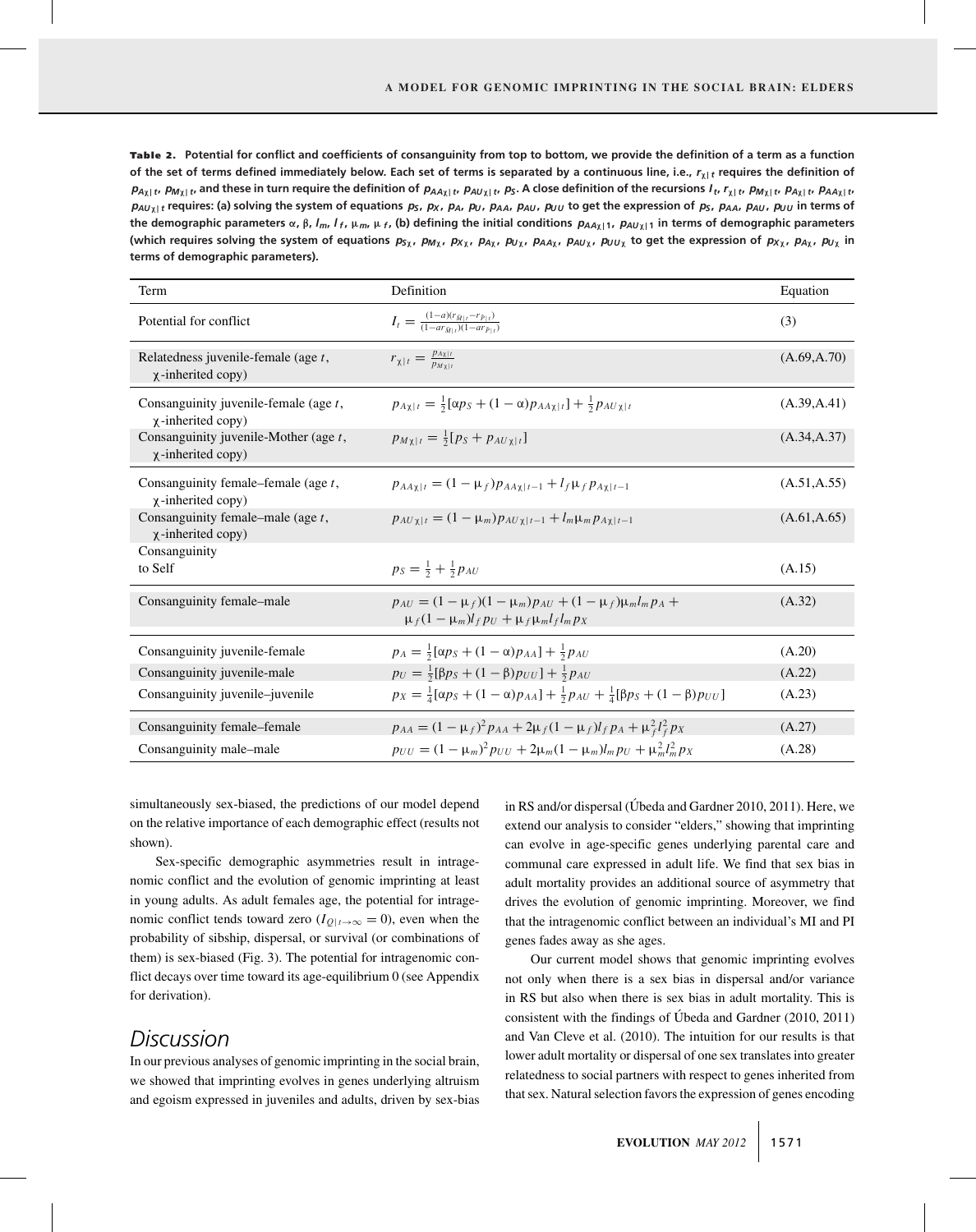

**Figure 3. Potential for conflict and ESS female communal care as a function of time. Panel A depicts the potential for conflict over time. The horizontal axis represents time (in generations). The vertical axis represents the potential for conflict between the MI and PI genes underpinning female communal care. Positive and negative values indicate selection in favor of maternally expressed (paternally silenced) and paternally expressed (maternally silenced) genes, respectively. Panel B depicts the ESS level of female communal care over time. The horizontal axis represents time (in generations). The vertical axis represents the optimal level of expression for the MI and PI genes underpinning female communal care. Color code and parameter use are equivalent to the previous panel. Panels A.1 and B.1 represent the case of sex-bias in reproductive success (RS) when there is no difference in dispersal and mortality between the sexes, in** particular { $\alpha$ ,  $\beta$ } = {0.1, 0.9} × {0.1, 0.9} while  $d_f = d_m = \mu_f = \mu_m = \frac{1}{2}$ . Panels A.2 and B.2 represent the case of sex-bias in dispersal when there is no difference in RS and mortality between the sexes, in particular { $d_f$ ,  $d_m$ } = {0.1, 0.9} x {0.1, 0.9} while  $\alpha = \beta = \mu_f = \mu_m = \frac{1}{2}$ . **Panels A.3 and B.3 represent the case of sex-bias in mortality when there is no difference in RS and dispersal between the sexes, in** particular { $\mu_f$ ,  $\mu_m$ } = {0.1, 0.9} × {0.1, 0.9} while  $\alpha = \beta = d_f = d_m = \frac{1}{2}$ . In all cases the potential for conflict decreases steadily toward zero. The ESS level of expression increases over time in all cases except when either ( $\alpha$ ,  $\beta$ ) = (0.1, 0.9) or ( $d_f$ ,  $d_m$ ) = (0.1, 0.9) all other parameters being equal for both sexes in both cases. Lines are obtained by numerically iterating equations  $I_t$ ,  $Q_{x|t}$ ,  $r_{x|t}$ ,  $p_{Mx|t}$ ,  $p_{Ax|t}$ ,  $p_{AA\chi}|t$ , and  $p_{AU\chi}|t$ .

communal care in elders when they are derived from the longer lived but less-dispersing sex, and it favors the expression of genes encoding parental care when they are derived from the shorter lived but more dispersing sex (Fig 3A.2, A.3). Higher variance in RS among individuals of one sex translates into greater relatedness to social partners with respect to genes inherited from that sex. Natural selection favors the expression of genes encoding communal care in elders when they are derived from the sex with higher variance in RS, and it favors the expression of genes encoding parental care when they are derived from the sex with lower variance in RS (Fig. 3A.1).

Although discussed in terms of parental versus communal care, our results apply to genes underlying any behavior of an individual leading to a variation in her own fertility compensated by a variation of the opposite sign in the fertility of her neighbors (e.g., including behaviors of solitary individuals making use of a shared limiting resources). Therefore, the evolution of genomic imprinting is more likely but not limited to species in which there is an opportunity for communal care.

The evolution of genomic imprinting in elders requires sexasymmetries in demographic variables. Such asymmetries are the norm in the natural world. In general, males show greater variance in RS among birds and mammals, and dispersal is female biased among birds and hominids, and male biased among nonhominid mammals (see Úbeda and Gardner  $(2010)$  for a review). Furthermore, adult mortality differs between females and males. In general, mortality is male biased among mammals (Clutton-Brock and Isvaran 2007), and female biased among birds (Owens and Bennett 1994; Liker and Szekely 2005).

Regarding ancestral humans, we assume that they exhibited male-biased variance in RS, in conformity with most mammals (Clutton-Brock 2007). It is debated whether ancestral humans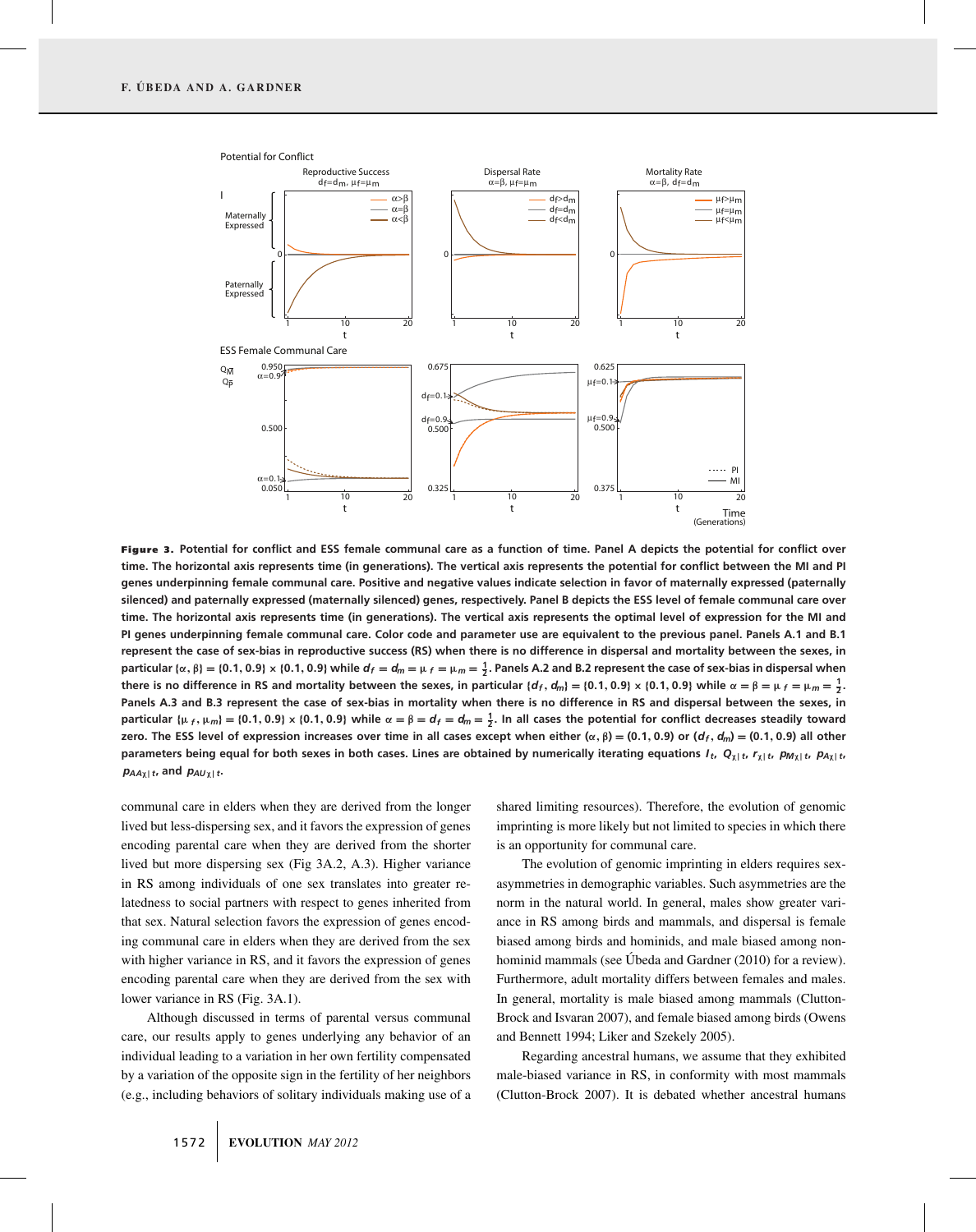exhibited patrilocality (women moving to their husband's natal patch) or a more balanced dispersal rate between the sexes (see Ubeda and Gardner 2010, for a review). Henceforth we assume ´ the prevalent view that ancestral humans were patrilocal although a more balanced dispersal does not change qualitatively our conclusions. Concerning adult mortality, women live longer than males (Owens 2002; Maklakov 2008). However, women are unique among mammals (except whales) in that fertility ceases well before death (i.e., they experience menopause) (Johnstone and Cant 2010). We did not explicitly include menopause in our model but, because women that do not reproduce cease to contribute to the observed increase in relatedness, we expect the impact of menopause on the evolution of genomic imprinting to mirror the impact of female mortality. Thus, from this perspective, humans group with species that exhibit female-biased mortality.

Upon the basis of these assumptions, we can predict the taxonomic distribution of imprinting patterns in the elder brain. Genes underlying communal care are predicted to be paternally expressed in birds and humans, taxa that in general show malebiased RS and female-biased dispersal and mortality. Some variability is expected among the corresponding mammalian genes. These are predicted to be paternally expressed in nonhominid mammals when the effect of male-biased RS dominates the effects of male-biased dispersal and mortality, but maternally expressed otherwise. Genes expressed in hominids (excluding humans) are predicted to be paternally expressed when the effect of malebiased RS and female-biased dispersal dominates the effects of male-biased mortality, but maternally expressed otherwise.

Interestingly, our model shows that there is a steady decrease in the level of intragenomic conflict between MI and PI genes in aging individuals: the different levels of expression favored by natural selection acting upon the MI and PI genes converge as the individual ages. The intuitive reason for this is that, in the absence of inbreeding, a mother is equally related to her direct descendants via her MI and PI genes, whereas she is differentially related to nondescendant relatives via her MI and PI genes. As a young mother ages, there is a greater probability that the juveniles in her local neighborhood are her direct descendants (offspring, grandoffspring, etc) rather than nondescendant relatives (nieces, nephews, great-nieces, great-nephews, etc). The presence of inbreeding somewhat dampens this effect, but does not eliminate it entirely.

This reduction in the level of intragenomic conflict has two implications. First, genomic imprinting is more likely to evolve in young adults than in older adults. Although conflict between the MI and PI copies does not disappear over any finite-time interval, conflict declines with age. Thus, selection for the evolution of genomic imprinting in young adults is stronger than selection acting upon older adults. It is important to notice that, in our model, age is given in generations not in years. For ex-

ample the mouse lemur (*Microcebus murinus*) dies at the age of 14 years roughly overlapping with 14 other younger generations, while humans (*Homo sapiens*) die at the age of 80 years roughly overlapping with 4 other younger generations (Cant and Jonhstone 2008). For the purposes of determining the level of intragenomic conflict at old ages in these two species, the mouse lemur is of age 14 when it dies but humans are much younger when they die (of age 4). Therefore, all other life-history parameters being equal (although they are not), humans are more likely to have imprinted genes expressed in their senescence than mouse lemur do.

Second imprinted genes in young adults might be biallelic ally expressed in older adults. In general, silenced copies are not expected to be reactivated when conflict between MI and PI copies disappears. The reason why, is that selection favoring biallelic expression is in general very small (Spencer 1997). However, when the conflict between MI and PI copies becomes negligible, at older ages, silent copies might be reactivated if the combined level of expression that is favored by natural selection increases over time. Our model shows that the combined level of expression that is favored by natural selection at a locus coding for communal care changes over time (Fig. 3). When the combined level of expression is under selective pressure to decrease (α < β and  $d_f < d_m$  in panels B.1 and B.2 of Fig. 3), the only way to achieve this reduction is by downregulating the expressed copy, but not by reactivating the silenced copy. When the combined level of expression is under selective pressure to increase ( $\alpha \geq \beta$ ) and  $d_f \ge d_m$  in panels B.1–3 of Fig. 3), this increment in expression can be achieved either by upregulating the expressed copy or by reactivating the silenced copy. Reactivating the silenced copy might be the default mechanism for achieving an increment in expression due to mechanistic reasons. The most common way of silencing imprinted genes is by methylating their promoter and methylation patterns must be actively maintained during cell division. Failure to do so results in passive reactivation of imprinted genes over time (Wilkins 2005).

Our analysis lends further support to the idea that the social brain is split between two genetic factions (set of genes that share a common pattern of inheritance and relatedness), namely the MI and PI genomes (Haig 2006; Grafen 2006; Úbeda and Gardner 2010, 2011). Each of these factions are selected to influence the behavior of their host regarding care in the opposite direction with the MI faction under selection for less communal care and the PI fraction for more communal care, leading to an inner turmoil that cannot be understood from the perspective of "the good of the individual". However, we have also found that the conflict of interests between MI and PI factions settles down with increasing age. So, although we predict that individuals are riven by internal conflict in their youth and middle age, we suggest that they will put their demons to rest in later life.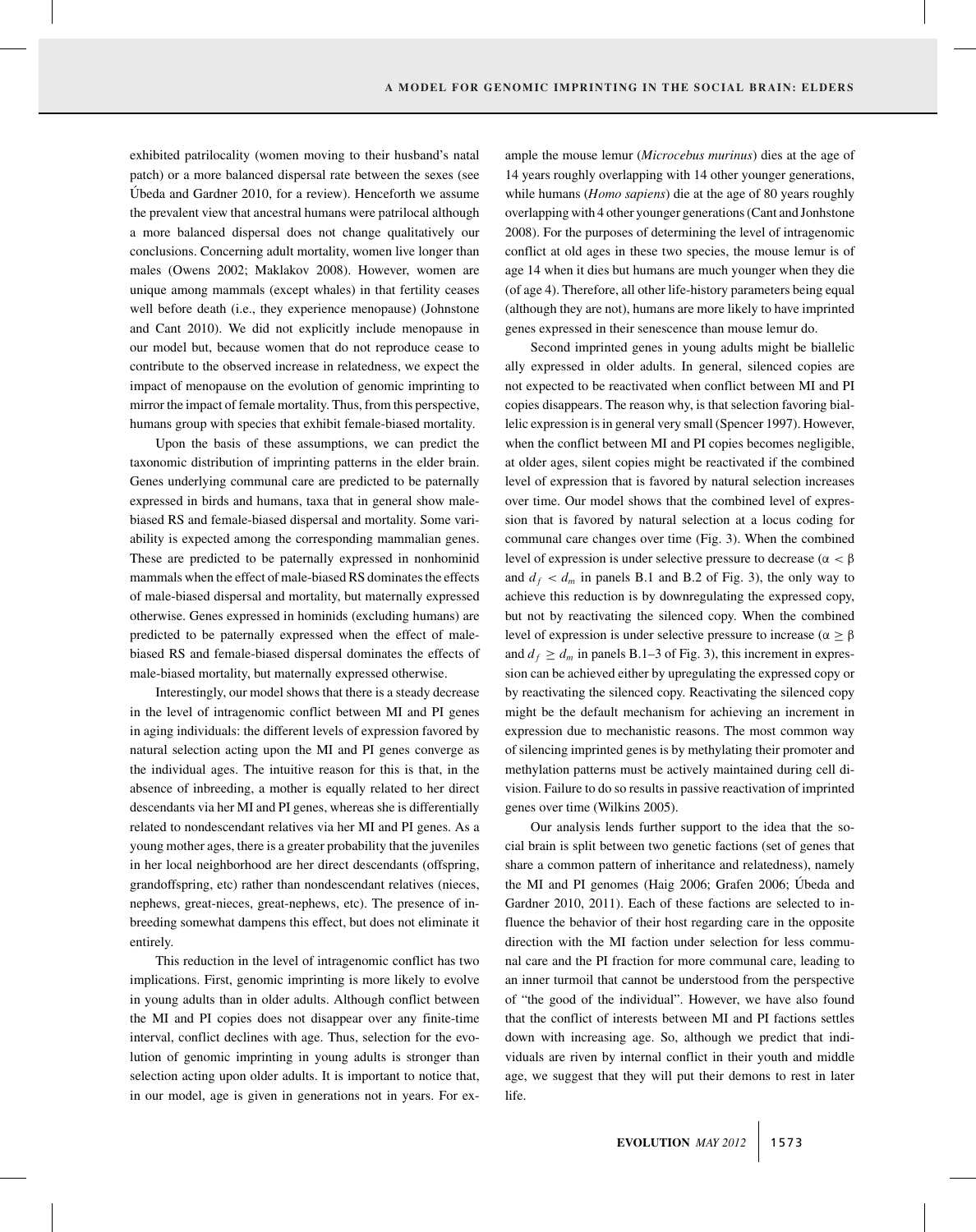#### **ACKNOWLEDGMENTS**

Our gratitude to D. N. Tran and two anonymous referees for comments on an early version of this manuscript; Balliol College and the Royal Society of London for funding.

#### **REFERENCES**

- Brandvain, Y. 2010. Matrisibs, patrisibs and the evolution of imprinting on autosomes and sex chromosomes. Am. Nat. 176:511–521.
- Bulmer, M. 1994. Theoretical evolutionary ecology. Sinauer Associates, Sunderland, MA.
- Burt, A. and R. Trivers. 2006. Genes in conflict. Harvard Univ. Press, Cambridge, MA.
- Cant, M., and R. Jonhstone. 2008. Reproductive conflict and the separation of reproductive generations in humans. Proc. Natl. Acad. Sci. USA 105: 5332–5336.
- Clutton-Brock, T. 2007. Sexual selection in males and females. Science 318: 1882–1885.
- Clutton-Brock, T. H., and K. Isvaran. 2007. Sex differences in ageing in natural populations of vertebrates. Proc. R. Soc. Lond. B 274:3097–3104.
- Fisher, R. A. 1930. The genetical theory of natural selection. Clarendon Press, Oxford.
- Frank, S. A. 1998. Foundations of social evolution. Princeton Univ. Press, Princeton, NJ.
- Gardner, A. 2010. Sex-biased dispersal of adults mediates the evolution of altruism among juveniles. J. Theor. Biol. 262:339–345.
- Garfield, A. S., M. Cowley, F. M. Smith, K. Moorwood, J. E. Stewart-Cox, K. Gilroy, S. Baker, J. Xia, J. W. Dalley, L. D. Hurst, L. S. Wilkinson, A. R. Isles, and A. Ward. 2011. Distinct physiological and behavioural functions for parental alleles of imprinted grb10. Nature 469: 534–538.
- Goos, L. M., and I. Silverman. 2001. The influence of genomic imprinting on brain development and behavior. Evol. Human Behav. 22:385–407.
- Grafen, A. 1984. Natural selection, kin selection, and group selection, Pp. 62–84. Blackwell Scientific Publications, Oxford, U.K.

———. 2006. Optimization of inclusive fitness. J. Theor. Biol. 238:541–563. Gregg, C., J. Zhang, B. Weissbourd, S. Luo, G. P. Schroth, D. Haig, and C.

- Dulac. 2010. High-resolution analysis of parent-of-origin allelic expression in the mouse brain. Science 329:643–648.
- Haig, D. 1996. Placental hormones, genomic imprinting, and maternal-fetal communication. J. Evol. Biol. 9:357–380.
- ———. 1997. Parental antagonism, relatedness asymmetries, and genomic imprinting. Proc. R. Soc. Lond. B 264:1657–1662.
- -. 2000. Genomic imprinting, sex-biased dispersal, and social behavior. Ann NY Acad. Sci. 907:149–163.
- ———. 2006. Intragenomic politics. Cytogenet. Genome Res. 113:68–74.
- ———. 2010. Transfers and transitions: parent-offspring conflict, genomic imprinting, and the evolution of human life history. Proc. Natl. Acad. Sci. USA 107 Supplement 1:1731–1735.
- Hamilton, W.D. 1970. Selfish and spiteful behaviour in an evolutionary model. Nature 228:1218.
- Isles, A. R., W. Davies, and L. S. Wilkinson. 2006. Genomic imprinting and the social brain. Philos. Trans. R. Soc. 361:2229–2237.
- Johnstone, R. A., and M. A. Cant. 2010. The evolution of menopause in cetaceans and humans: the role of demography. Proc. R. Soc. Lond. B 277:3765–3771.
- König, B. 1997. Cooperative care of young in mammals. Naturwissenschaften 84:95–104.
- Lefebvre, L., S. Viville, S. C. Barton, F. Ishino, E. B. Keverne, and M. A. Surani. 1998. Abnormal maternal behaviour and growth retardation associated with loss of the imprinted gene mest. Nature Genetics 20: 163–169.
- Liker, A., and T. Szekely. 2005. Mortality costs of sexual selection and parental care in natural populations of birds. Evolution 59:890–897.
- Maklakov, A.A. 2008. Sex difference in life span affected by female birth rate in modern humans. Evol. Hum. Behav. 29:444–449.
- Moore, T., and D. Haig. 1991. Genomic imprinting in mammalian development: a parental tug-of-war. Trends Genet. 7:45–49.
- Moore, T., and W. Mills. 2008. Evolutionary theories of imprinting—enough already! Adv. Exp. Med. Biol. 626:116–122.
- Morison, I. M., J. P. Ramsay, and H. G. Spencer. 2005. A census of mammalian imprinting. Trends Genet 21:457–465.
- Owens, I. 2002. Sex differences in mortality rate. Science 297:2008–2009.
- Owens, I., and P. Bennett. 1994. Mortality costs of parental care and sexual dimorphism in birds. Proc. R. Soc. Lond. B 257:1–8.
- Plagge, A., A. R. Isles, E. Gordon, T. Humby, W. Dean, S. Gritsch, R. Fischer-Colbrie, L. S. Wilkinson, and G. Kelsey. 2005. Imprinted nesp55 influences behavioral reactivity to novel environmets. Mol Cell. Biol. 25: 3019–3026.
- Price, G. R., and C. A. B. Smith. 1972. Fishers Malthusian parameter and reproductive value. Ann. Hum. Genet. 36:1–7.
- Reik, W., and J. Walter. 2001. Genomic imprinting: parental influence on the genome. Nat. Rev. 2:21–32.
- Rousset, F. 2004. Genetic structure and selection in subdivided populations. Princeton Univ. Press, Princeton, NJ.
- Spencer, H.G. 1997. Mutation-selection balance under genomic imprinting at an autosomal locus. Genetics 147:281–287.
- Taylor, P.D. 1990. Allele-frequency change in a class-structured population. Am. Nat. 135:95–106.
- ———. 1992. Altruism in viscous populations: and inclusive fitness model. Evol. Ecol. 6:352–356.
- Taylor, P. D., and S. A. Frank. 1996. How to make a kin selection model. J. Theor. Biol. 180:27–37.
- Tycko, B., and I. M. Morison. 2002. Physiological functions of imprinted genes. J. Cell Physiol. 192:245–258.
- Ubeda, F. 2008. Evolution of genomic imprinting with biparental care: ´ Implications for prader willi and angelman syndromes. PLoS Biology 6:1678–1692.
- Ubeda, F., and D. Haig. 2003. Dviding the child. Genetica 117:103– ´ 110.
- Ubeda, F., and A. Gardner. 2010. A model for genomic imprinting in the ´ social brain: Juveniles. Evolution 64:2587–2600.
- -. 2011. A model for genomic imprinting in the social brain: Adults. Evolution 65:462–475.
- Van Cleve, J., M. W. Feldman, and L. Lehmann. 2010. How demography, life history, and kinship shape the evolution of genomic imprinting. The American Naturalist 176:440–455.
- Van Dyken, J. 2010. The components of kin competition. Evolution 64:2840– 2854.
- Wilkins, J. 2005. Genomic imprinting and methylation: epigenetic canalization and conflict. Trends in Genetics 21:356–365.
- Wilkins, J. F., and D. Haig. 2003. What good is genomic imprinting: the function of parent-specific gene expression. Nature Reviews Genetics 4:359–68.
- Wright, S. 1931. Evolution in mendelian populations. Genetics 16:97–159.

#### Associate Editor: J. Hermisson

# *Appendix*

We consider an infinite population structured into patches. Each patch contains a large constant number *K* of diploid juveniles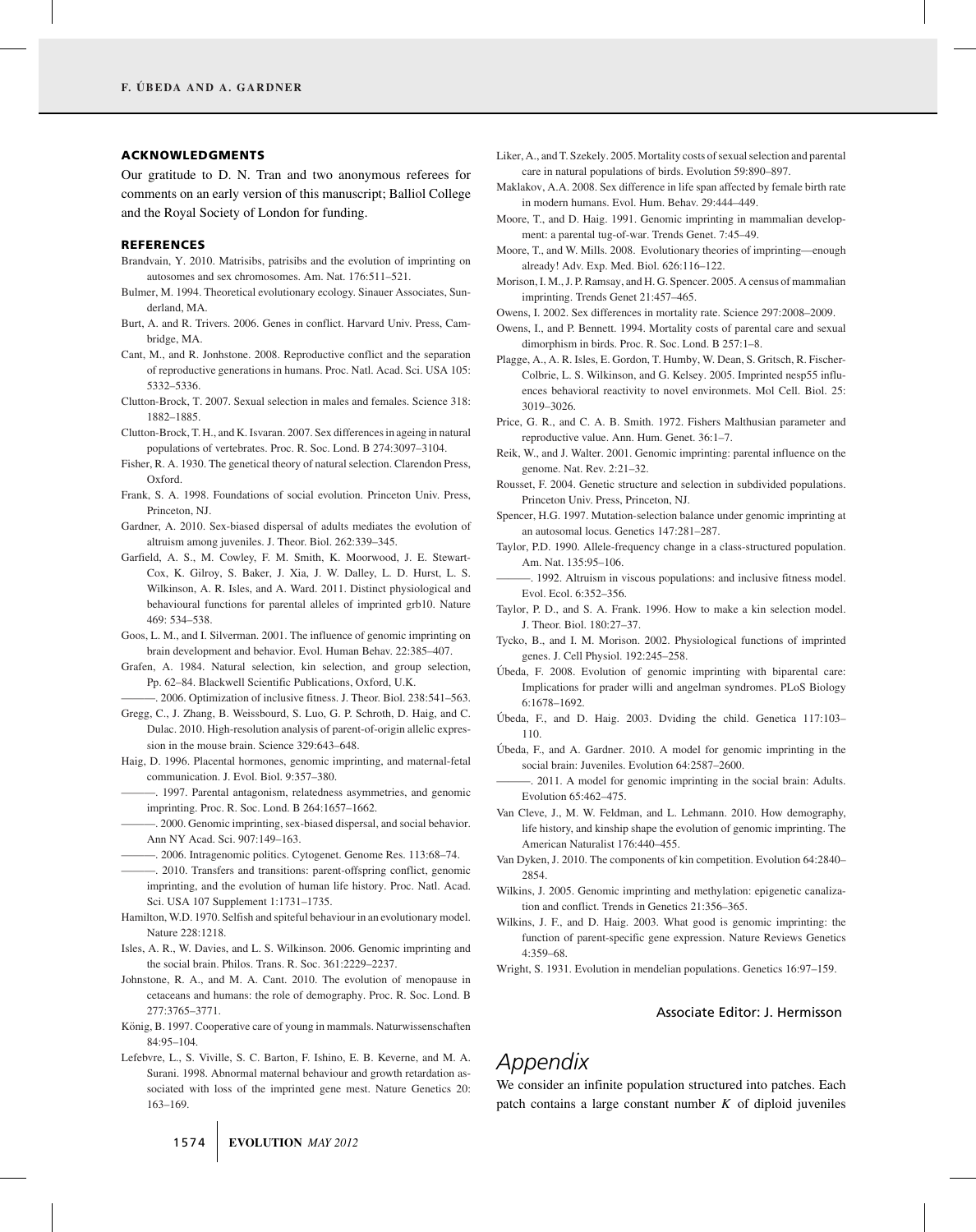with an even sex ratio, and some adults. We derive the results for adult females but symmetric results apply to adult males.

#### **JUVENILE SURVIVAL**

The behavior of adult females determines survival of juveniles in each patch. The probability of survival for a focal juvenile is given by  $S(x, y)$  where x is the investment into communal care of her mother, *y* is the average investment into communal care of females in her group (i.e., the individual's "aunts"). Because we consider that resources invested into communal care are taken away from a female's own offspring, we assume that females with more offspring make absolutely greater contributions to communal care than do females with fewer offspring, all else being equal. Hence, *y* is a weighted average of the proportional investments made by the breeding females in the patch, the weights being equal to their relative fecundities. We assume vanishingly small variation in *x* and *y*, ensuring linearity of survival effects in the region occupied by the population at any time (Taylor and Frank 1996).

We assume that the juvenile's survival is a monotonically decreasing function of her mother's communal care (owing to the concomitant reduction in parental care):

$$
\frac{\partial S}{\partial x} = -c < 0,\tag{A.1}
$$

and is a monotonically increasing function of her aunts' communal care:

$$
\frac{\partial S}{\partial y} = b > 0. \tag{A.2}
$$

#### **JUVENILE FITNESS**

We begin by calculating the expected fitness of a focal juvenile female as a function of the investment into communal care made by her mother and her aunts. Note that, in taking a neighbor modulated fitness approach to kin-selection analysis (Hamilton 1964, Taylor and Frank 1996), we assign fitness to recipients (i.e., juveniles) and not to actors (i.e., adults).

If the focal female survives to adulthood, then she may either disperse (with probability  $d_f$ ) or else remain in her natal patch (with probability  $l_f = 1 - d_f$ ). Adult females die with probability  $\mu_f$  and are replaced by random females that recently matured. The probability of breeding success is inversely proportional to the number of females competing within the patch upon which she finds herself after the dispersal phase (Gardner 2010). Newly matured females that fail to secure a breeding spot die. Adults then produce a large number  $K$  of diploid juveniles, these being shared potentially unequally among the adults in each patch. For example, if there are two adult females in each patch, we might choose one at random and assign her a share *s* of the juveniles, so

she has fecundity *sK* and her neighbor has fecundity  $(1 - s)K$ . Hence, the probability that two of the juveniles, chosen at random, share the same mother is  $\alpha = s^2 + (1 - s)^2$ , and this may take any value in the range  $\frac{1}{2} \le \alpha \le 1$ . More generally, if there are *n* adult females per patch, then the probability of maternal sibship may take any value in the range  $\frac{1}{n} \le \alpha \le 1$ . This returns the model to the beginning of the life cycle (see Fig. 2).

The fitness of a juvenile female (the expected probability that a juvenile female survives, disperses, and earns a breeding spot in her patch) is:

$$
w_f = S(x, y) \left[ l_f \frac{1}{l_f S(y, y) \frac{1}{2} K + (1 - l_f) S(z, z) \frac{1}{2} K} + (1 - l_f) \frac{1}{S(z, z) \frac{1}{2} K} \right]
$$
(A.3)

where *z* is the average investment into communal care of females in the population, and  $\gamma_f$  is the expected number of adult female vacancies that arise each generation in the patch.

The average fitness over all juvenile females in the population is  $\bar{w}_f = 2\gamma_f/K$  and the relative fitness of a juvenile female  $W_f =$  $w_f/\bar{w}_f$  is

$$
W_f = S(x, y) \left[ \frac{l_f}{l_f S(y, y) + (1 - l_f) S(z, z)} + \frac{1 - l_f}{S(z, z)} \right].
$$
 (A.4)

Similarly the relative fitness of a juvenile male is

$$
W_m = S(x, y) \left[ \frac{l_m}{l_m S(y, y) + (1 - l_m) S(z, z)} + \frac{1 - l_m}{S(z, z)} \right].
$$
 (A.5)

Natural selection maximizes the average of female and male relative fitness weighted by class reproductive value (Fisher 1930; Price and Smith 1972; Taylor 1990) which is a half under diploidy, that is

$$
W = \frac{1}{2}W_f + \frac{1}{2}W_m.
$$
 (A.6)

For an individual with genic value *g* at a particular locus, the quantities  $x$  and  $y$  are random variables, and to calculate the expected fitness for this individual we would need to average over the probability distributions for these random variables. We assume that, owing to vanishing genetic variation and vanishing impact of social interaction on fitness, we recover the expected fitness by treating *x* and *y* as the expected values of these random variables.

#### **AGE-CONDITIONAL COOPERATION**

We allow adult females modify their investment into communal care as they age. Age is measured in generations, with  $t = 1$ denoting those newly matured adult females who are engaging in their first bout of social interactions,  $t = 2$  denoting those adult females who are a generation older than these, and so on.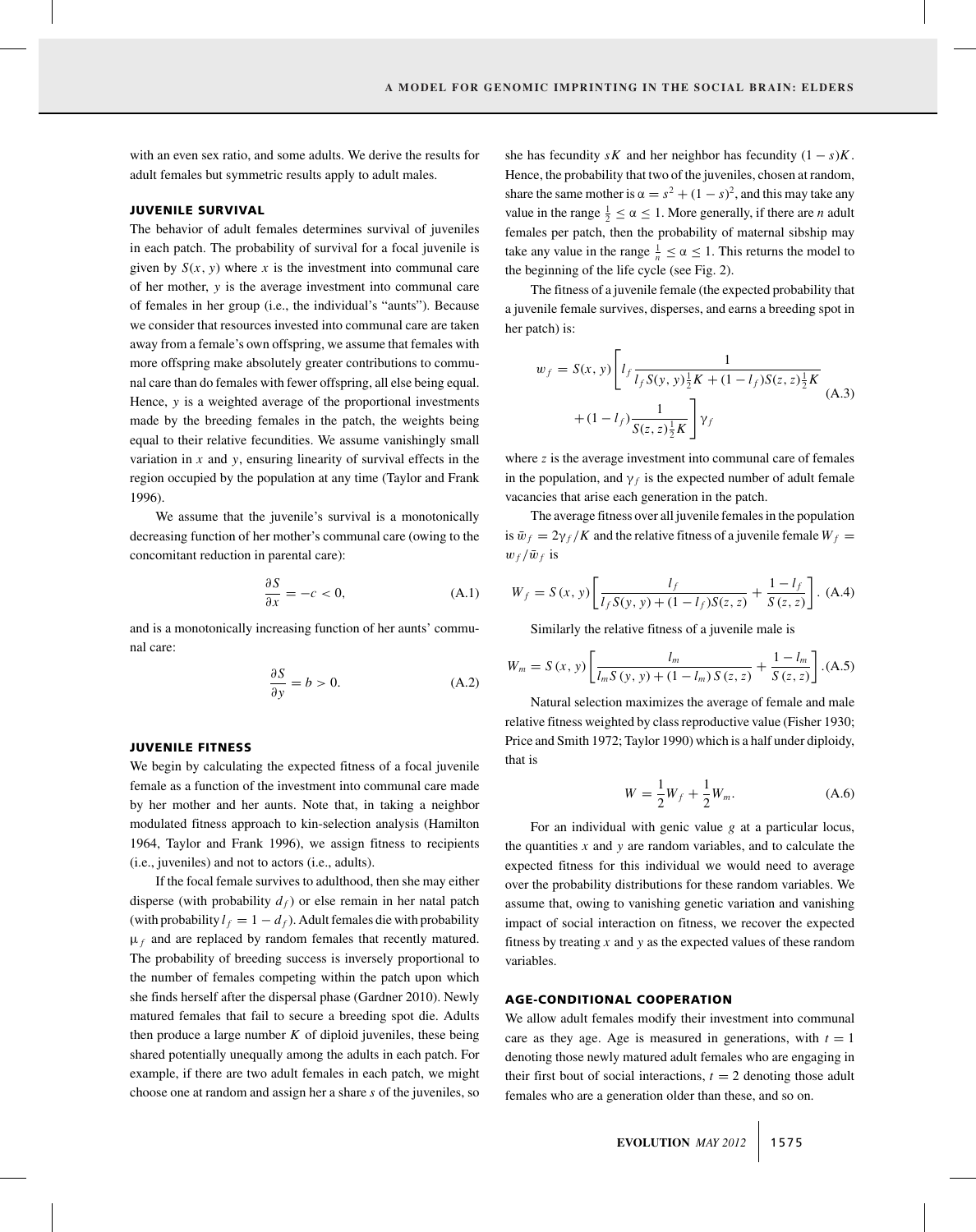The investment of an individual's mother if she is of age *t* is denoted by  $x_t$ . The expected investment of the focal individual's mother is:

$$
x = \sum_{t=1}^{\infty} \pi_t x_t, \tag{A.7}
$$

where  $\pi_t$  is the proportion of adult females who are of age  $t$ .

The investment of adult females in the focal individual's group is:

$$
y = \sum_{t=1}^{\infty} \pi_t y_t.
$$
 (A.8)

#### **NATURAL SELECTION**

Consider a gene that impacts upon the investment strategy of an age-*T* individual. The condition for natural selection to favor an increase in investment into communal care when the gene is inherited from parent  $\chi = {\bar{M}, \bar{P}}$  is  $dW/dg_\chi > 0$  where:

$$
\frac{dW}{dg_{\chi}} = \sum_{t=1}^{\infty} \frac{\partial W}{\partial x_t} \frac{dx_t}{d\tilde{g}_{\chi}} \left(\frac{d\tilde{g}_{\chi}}{dg_{\chi}}\right)_t + \sum_{t=1}^{\infty} \frac{\partial W}{\partial y_t} \frac{dy_t}{d\tilde{g}_{\chi}'} \left(\frac{d\tilde{g}_{\chi}'}{dg_{\chi}}\right)_t, \quad (A.9)
$$

where  $\tilde{g}_{\chi}$  is the genic value of the focal individual's mother and  $\tilde{g}'_{\chi}$  is the genic value of a random adult female on the focal individual's patch.

Note that the genic value of the mother only impacts upon her investment phenotype if she is of age *T* , that is  $dx_T/d\tilde{g}_\chi = dy_T/d\tilde{g}'_\chi = 1$  but  $dx_t/d\tilde{g}_\chi = dy_t/d\tilde{g}'_\chi = 0$  for all  $t \neq T$ . Let  $p_{M\chi|t} = (d\tilde{g}_{\chi}/dg_{\chi})_t$  be the consanguinity between an age-*t* mother and her offspring  $(d\tilde{g}_{\chi}/dg_{\chi})_t$ , and  $p_{A\chi|t}$  be the consanguinity between an age-*t* female and a random juvenile on the same patch  $(d\tilde{g}'_{\chi}/dg_{\chi})_t$ .

Thus the condition for natural selection favoring a gene increasing communal care at age *T* is:

$$
\frac{\partial W}{\partial x} \pi_T p_{M\chi|T} + \frac{\partial W}{\partial y} \pi_T p_{A\chi|T} > 0
$$
\n
$$
\frac{\partial W}{\partial x} p_{M\chi|T} + \frac{\partial W}{\partial y} p_{A\chi|T} > 0.
$$
\n(A.10)

From equations (A.4) to (A.6), the expected fitness cost  $-C = \partial W / \partial x |_{x=y=z}$  and benefit  $B = \partial W / \partial y |_{x=y=z}$  experienced by a juvenile due to the communal care provided by her mother and her aunts are:

$$
\frac{\partial W}{\partial x} = -\frac{c}{S},\tag{A.11}
$$

and

$$
\frac{\partial W}{\partial y} = \frac{b - a(b - c)}{S},
$$
 (A.12)

respectively. Where partial derivatives and probability of survival are evaluated in  $x = y = z$ ,  $-c = \frac{\partial S}{\partial x}|_{x=y=z}$  is the expected survival cost,  $b = \frac{\partial S}{\partial y}\big|_{x=y=z}$  is the expected survival benefit, and  $a = \frac{1}{2}(l_f^2 + l_m^2)$  is the scale of competition between juvenile patch mates (Frank 1998; Gardner 2010).

Substituting into equation (A.10) yields

$$
-\frac{c}{S}p_{M\chi|T} + \frac{b-a(b-c)}{S}p_{A\chi|T} > 0
$$
  

$$
-c + (b-a(b-c))r_{\chi|T} > 0,
$$
 (A.13)

where  $r_{\chi|T} = p_{A\chi|T}/p_{M\chi|T}$  is the relatedness between a juvenile and her age-*T* aunt via the latter's χ-inherited gene (Bulmer 1994).

Therefore, investment in communal care is favored by χ-inherited genes in age-*T* females when

$$
\frac{c}{b} < \frac{(1-a)r_{\chi|T}}{1 - ar_{\chi|T}} \\
\frac{c}{b} < Q_{\chi|T},
$$
\n(A.14)

where  $Q_{\chi|T}$  is the potential for communal care of a  $\chi$ -inherited gene in an age-*T* female. Potential  $Q_{\chi|T}$  can be interpreted as the valuation made by a  $\chi$ -inherited gene in an age-*T* female of the survival of juveniles in the same patch relative to the survival of its carrier's own offspring. Investment in communal care by an χ-inherited gene in age-*T* females is disfavored when  $c/b > Q_{\gamma|T}$ .

Maternal care (as opposed to communal care) is favored byχinherited genes in age-*T* females when  $c/b < P_{\chi|T}$  where  $P_{\chi|T}$  $1/Q_{\chi}|_T$  is the potential for maternal care of a  $\chi$ -inherited gene in an age- $T$  female. Investment in maternal care by  $\chi$ -inherited genes in age-*T* females is disfavored when  $c/b > P_{\chi|T}$ .

#### **RELATEDNESS**

We need to define the relatedness between a juvenile and a female of age *t* via the χ-inherited copy  $(r_{χ|t})$ . The definition of  $r_{χ|t}$  is not straightforward, and calls for the recursive definition of several coefficients of consanguinity until a system of equations, that can be solved in terms of the demographic parameters of the model, is found. Table 2 provides a summary of this process. The solution for each coefficient of consanguinity is not simple, this is the reason why in this Appendix we provide the recursive definition of each coefficient, but not its explicit solution.

#### *Consanguinity to self*

The consanguinity of an individual to itself is:

$$
p_S = \frac{1}{2} + \frac{1}{2} p_{AU}, \tag{A.15}
$$

where  $p_{AU}$  is the average consanguinity between a breeding female (an "aunt") and a breeding male (an "uncle") over time, that is  $p_{AU} = \sum_{t=1}^{\infty} \pi_t p_{AU|t}$ , where  $p_{AU|t}$  is the consanguinity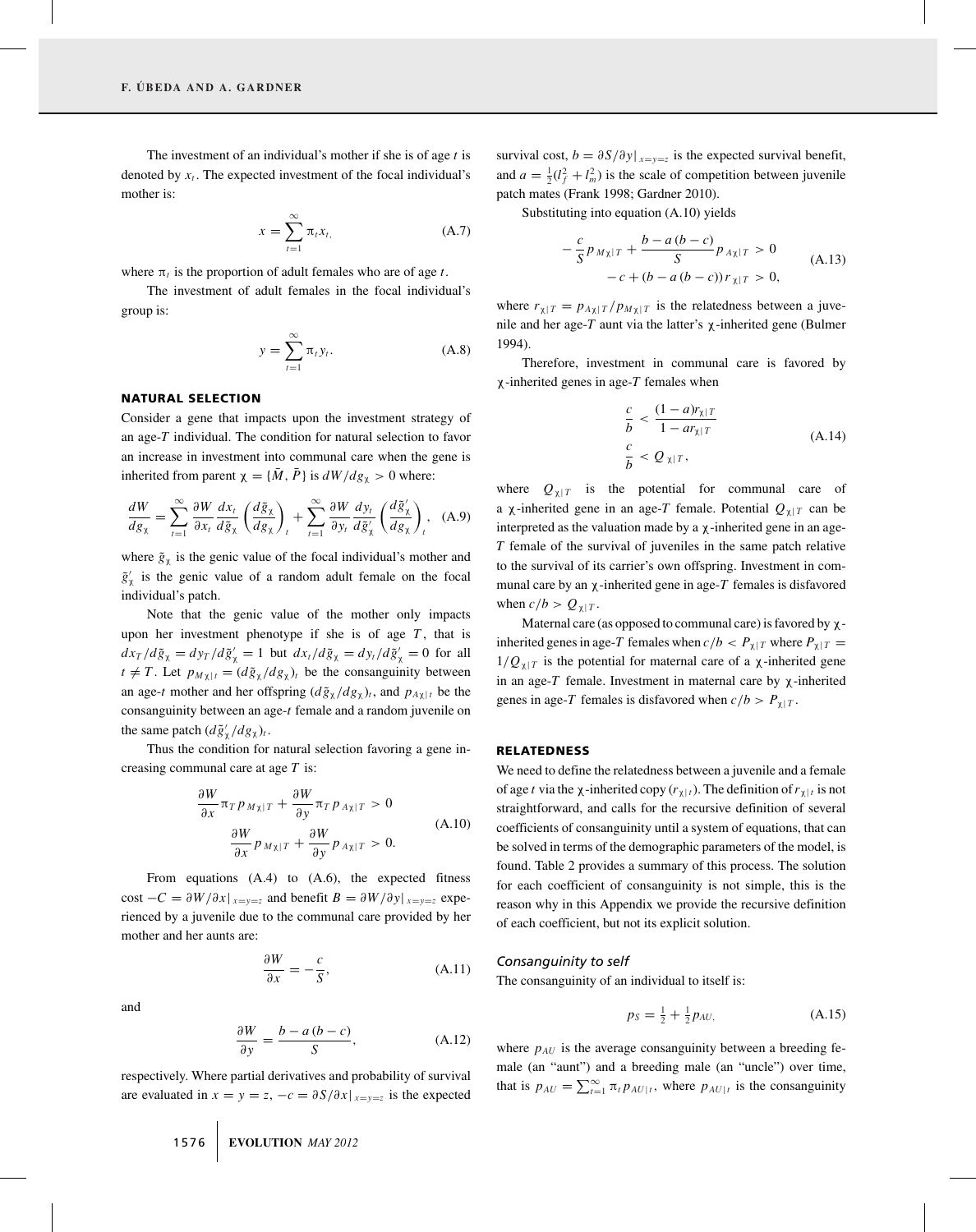between a female of age *t* and her mating partner (this is equivalent to the consanguinity between mating partners,  $\varphi$  in Ubeda and Gardner (2011)). The probability of a reproductive female being of age *t* is the probability that a reproductive female in her patch did not die in the last  $t - 1$  generations but did die in the generation before, that is  $\pi_t = \mu_f (1 - \mu_f)^{t-1}$ . Notice that  $p_s$  is independent of age.

#### *Consanguinity between juvenile and mother*

The consanguinity between a juvenile and her mother of age *t* is the probability that a gene drawn from a juvenile is identical by descent to another gene drawn from her mother of age *t*, that is:

$$
p_{M|t} = \frac{1}{2}p_S + \frac{1}{2}p_{AU|t}.
$$
 (A.16)

Replacing *pS* by its definition yields

$$
p_{M|t} = \frac{1}{4} [1 + p_{AU} + 2p_{AU|t}]. \tag{A.17}
$$

On average, the consanguinity between a juvenile and her mother  $p_M = \sum_{t=1}^{\infty} \pi_t p_{M|t}$  is:

$$
p_M = \frac{1}{4} [1 + 3p_{AU}]. \tag{A.18}
$$

#### *Consanguinity between juvenile and female*

The consanguinity between a juvenile and a breeding female of age *t* born in the same patch is

$$
p_{A|t} = \frac{1}{2} [\alpha p_S + (1 - \alpha) p_{AA|t}] + \frac{1}{2} p_{AU|t}, \quad (A.19)
$$

where  $p_{AA|t}$  is the consanguinity between two breeding females of age *t* on the same patch.

On average, the consanguinity between a juvenile and a female  $p_A = \sum_{t=1}^{\infty} \pi_t p_{A|t}$  is:

$$
p_A = \frac{1}{2} [\alpha p_S + (1 - \alpha) p_{AA}] + \frac{1}{2} p_{AU}. \tag{A.20}
$$

#### *Consanguinity between juvenile and male*

The consanguinity between a juvenile and a breeding male of age *t* born in the same patch is

$$
p_{U|t} = \frac{1}{2} [\beta p_S + (1 - \beta) p_{UU|t}] + \frac{1}{2} p_{AU|t}, \quad (A.21)
$$

where  $p_{UU|t}$  is the consanguinity between two breeding males of age *t* on the same patch.

On average, the consanguinity between a juvenile and a male  $p_U = \sum_{t=1}^{\infty} \pi_t p_{U|t}$  is:

$$
p_U = \frac{1}{2} [\beta p_S + (1 - \beta) p_{UU}] + \frac{1}{2} p_{AU}. \tag{A.22}
$$

#### *Consanguinity between juveniles*

The consanguinity between juveniles born in the same patch is:

$$
p_X = \frac{1}{4} [\alpha p_S + (1 - \alpha) p_{AA}] + \frac{1}{2} p_{AU} + \frac{1}{4} [\beta p_S + (1 - \beta) p_{UU}].
$$
\n(A.23)

#### *Consanguinity between females*

The consanguinity between breeding females on the same patch when the focal one is of age 1 is:

$$
p_{AA|1} = l_f[l_f \mu_f p_X + (1 - \mu_f) p_A], \tag{A.24}
$$

(when the focal female is of age 1, she was a new born in the previous generation but we need to average over all possibilities for the other female) when she is of age 2 is:

$$
p_{AA|2} = (1 - \mu_f) p_{AA|1} + l_f \mu_f p_{A|1}, \tag{A.25}
$$

(when the focal female is of age 2, with probability  $1 - \mu_f$  the other female was not a new born in the previous generation and their consanguinity is the same as it was in the previous generation, with probability  $\mu_f$  the other female was a new born in the previous generation and their consanguinity is  $p_A$  if she did not disperse) and when she is of age *t* is:

$$
p_{AA|t} = (1 - \mu_f) p_{AA|t-1} + l_f \mu_f p_{A|t-1}.
$$
 (A.26)

On average, the consanguinity between two breeding females  $p_{AA} = \sum_{t=1}^{\infty} \pi_t p_{AA|t}$  is:

$$
p_{AA} = \sum_{t=1}^{\infty} \mu_f (1 - \mu_f)^{t-1} [(1 - \mu_f) p_{AA|t-1} + l_f \mu_f p_{A|t-1}]
$$
  
=  $(1 - \mu_f)^2 p_{AA} + 2\mu_f (1 - \mu_f) l_f p_A + \mu_f^2 l_f^2 p_X$ . (A.27)

When  $\mu_f = 1$  then  $p_{AA} = l_f^2 p_X$  and we recover the result in Úbeda and Gardner  $(2011)$ .

#### *Consanguinity between males*

On average, the consanguinity between two breeding males on the same patch is:

$$
p_{UU} = (1 - \mu_m)^2 p_{UU} + 2\mu_m (1 - \mu_m) l_m p_U + \mu_m^2 l_m^2 p_X.
$$
\n(A.28)

When  $\mu_m = 1$  then  $p_{UU} = l_m^2 p_X$  and we recover the result in Úbeda and Gardner (2011).

#### *Consanguinity between female and male*

The consanguinity between a breeding female and a breeding male (i.e., mating partners) on the same patch when the focal female is of age 1 is: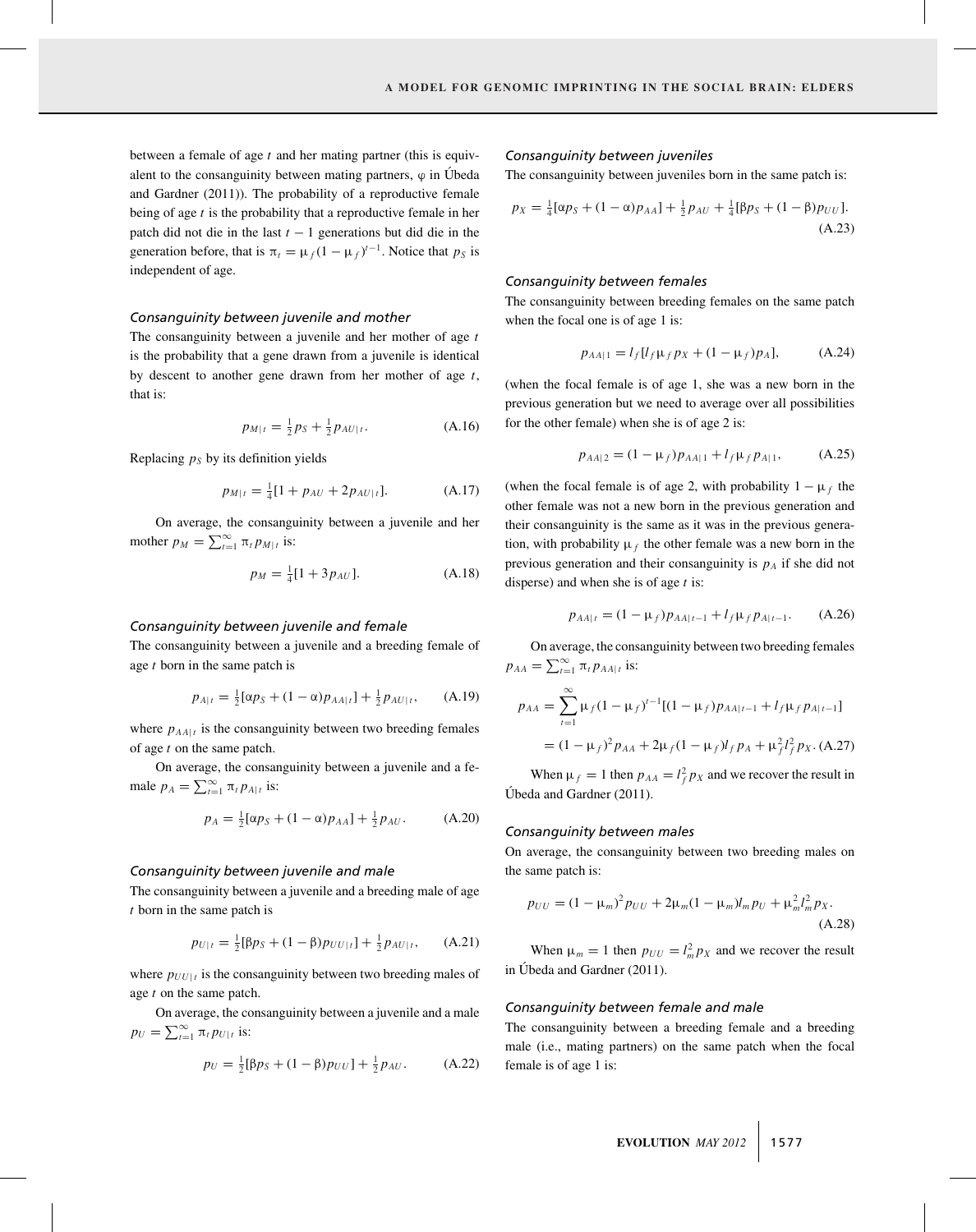$$
p_{AU|1} = l_f[l_m \mu_m p_X + (1 - \mu_m) p_U], \quad (A.29)
$$

when she is of age 2 is:

$$
p_{AU|2} = (1 - \mu_m)p_{AU|1} + l_m \mu_m p_{A|1}, \tag{A.30}
$$

and when she is of age *t* is:

$$
p_{AU|t} = (1 - \mu_m)p_{AU|t-1} + l_m \mu_m p_{A|t-1}.
$$
 (A.31)  
On average

$$
p_{AU} = (1 - \mu_f)(1 - \mu_m)p_{AU} + (1 - \mu_f)\mu_m l_m p_A
$$
  
+ 
$$
\mu_f(1 - \mu_m)l_f p_U + \mu_f \mu_m l_f l_m p_X.
$$
 (A.32)

When  $\mu_f = \mu_m = 1$  then  $p_{AU} = l_f l_m p_X$  and we recover the result in Úbeda and Gardner (2011).

Solving the system of equations (A.18), (A.15), (A.23), (A.20), (A.22), (A.27), (A.28), (A.32) we get expressions for  $p_S$ ,  $p_{AU}$ ,  $p_{AA}$ , and  $p_{UU}$  in terms of the model parameters.

### **IMPRINTED GENES**

#### *Consanguinity between juvenile and mother*

*Via mother's MI copy.* The consanguinity between a juvenile and her mother of age *t* via her mother's MI copy, is the probability that a gene drawn from a juvenile in generation  $t$  is identical by descent to the MI gene of her mother, that is:

$$
p_{M\bar{M}|t} = \frac{1}{2}p_S + \frac{1}{2}p_{AU\bar{M}|t},
$$
 (A.33)

where subscripts  $\bar{M}$  and  $\bar{P}$  denote consanguinity via the MI and PI genes, respectively. Notice that  $p<sub>S</sub>$  is the same via the MI and PI copies of an individual, that is  $p_{S\bar{M}} = p_{\bar{S}} = p_S$ .

Replacing  $p<sub>S</sub>$  by its definition in (A.15) yields

$$
p_{M\bar{M}|t} = \frac{1}{4}[1 + p_{AU} + 2p_{AU\bar{M}|t}].
$$
 (A.34)

On average

$$
p_{M\bar{M}} = \frac{1}{4} [1 + p_{AU} + 2p_{AU\bar{M}}]. \tag{A.35}
$$

*Via mother's PI copy.* The consanguinity between a juvenile and her mother of age *t* via her mother's PI copy is:

$$
p_{M\bar{P}|t} = \frac{1}{2}p_S + \frac{1}{2}p_{AU\bar{P}|t}.
$$
 (A.36)

Replacing  $p<sub>S</sub>$  by its definition in (A.15) yields

$$
p_{M\bar{P}|t} = \frac{1}{4} [1 + p_{AU} + 2p_{AU\bar{P}|t}]. \tag{A.37}
$$

On average

$$
p_{M\bar{P}} = \frac{1}{4} [1 + p_{AU} + 2p_{AU\bar{P}}]. \tag{A.38}
$$

#### *Consanguinity between juvenile and female*

*Via female's MI copy.* The consanguinity between a juvenile and a breeding female of age *t* born in the same patch via the focal female's MI copy is:

$$
p_{A\bar{M}|t} = \frac{1}{2} [\alpha p_S + (1 - \alpha) p_{A A \bar{M}|t}] + \frac{1}{2} p_{A U \bar{M}|t}. \quad (A.39)
$$

On average

$$
p_{A\bar{M}} = \frac{1}{2} [\alpha p_S + (1 - \alpha) p_{A A \bar{M}}] + \frac{1}{2} p_{A U \bar{M}}.
$$
 (A.40)

*Via female's PI copy.* The consanguinity between a juvenile and a breeding female of age *t* born in the same patch via the focal female's PI copy is:

$$
p_{A\bar{P}|t} = \frac{1}{2} [\alpha p_S + (1 - \alpha) p_{A A\bar{P}|t}] + \frac{1}{2} p_{A U\bar{P}|t}. \quad (A.41)
$$

On average

$$
p_{A\bar{P}} = \frac{1}{2} [\alpha p_S + (1 - \alpha) p_{AA\bar{P}}] + \frac{1}{2} p_{A U\bar{P}}.
$$
 (A.42)

#### *Consanguinity between juvenile and male*

*Via male's MI copy.* The consanguinity between a juvenile and a breeding male of age *t* born in the same patch via the focal male's MI copy is:

$$
p_{U\bar{M}|t} = \frac{1}{2} [\beta p_S + (1 - \beta) p_{UU\bar{M}|t}] + \frac{1}{2} p_{AU\bar{M}|t}. \quad (A.43)
$$

On average

$$
p_{U\bar{M}} = \frac{1}{2} [\beta p_S + (1 - \beta) p_{UU\bar{M}}] + \frac{1}{2} p_{AU\bar{M}}.
$$
 (A.44)

*Via male's PI copy.* The consanguinity between a juvenile and a breeding male of age *t* born in the same patch via the focal male's PI copy is:

$$
p_{U\bar{P}|t} = \frac{1}{2} [\beta p_S + (1 - \beta) p_{UU\bar{P}|t}] + \frac{1}{2} p_{AU\bar{P}|t}. \quad (A.45)
$$

On average

$$
p_{U\bar{P}} = \frac{1}{2} [\beta p_S + (1 - \beta) p_{UU\bar{P}}] + \frac{1}{2} p_{AU\bar{P}}.
$$
 (A.46)

#### *Consanguinity between juveniles*

*Via juveniles's MI copy.* The consanguinity between juveniles born in the same patch via the focal juvenile's MI copy is:

$$
p_{X\bar{M}} = \frac{1}{2} [\alpha p_S + (1 - \alpha) p_{AA}] + \frac{1}{2} p_{AU}. \tag{A.47}
$$

1578 **EVOLUTION** *MAY 2012*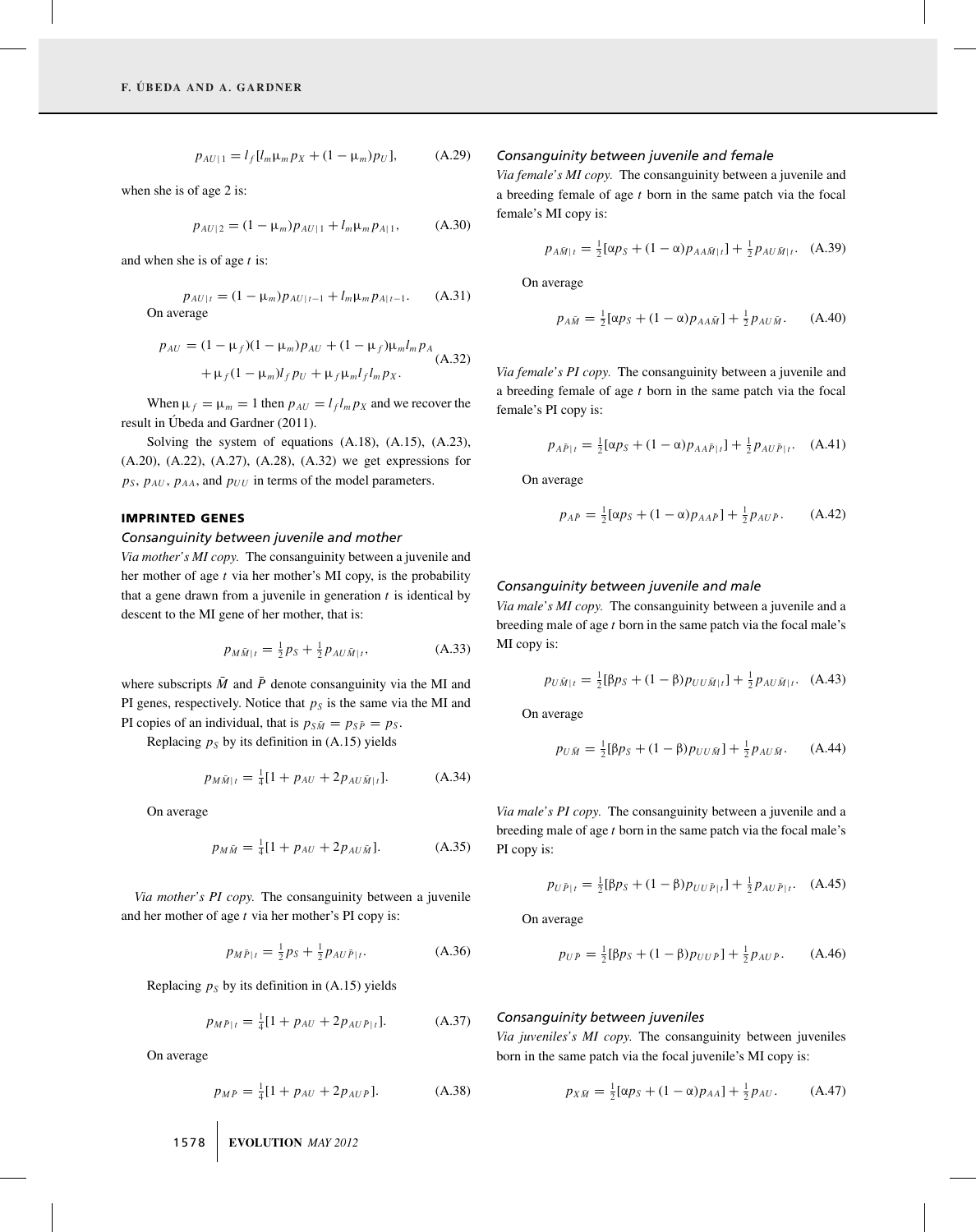*Via juveniles's PI copy.* The consanguinity between juveniles born in the same patch via the focal juvenile's PI copy is:

$$
p_{X\bar{P}} = \frac{1}{2} [\beta p_S + (1 - \beta) p_{UU}] + \frac{1}{2} p_{AU}. \tag{A.48}
$$

#### *Consanguinity between females*

*Via female's MI copy.* The consanguinity between breeding females in the same patch via the MI copy of a focal female of age 1 is:

$$
p_{AA\bar{M}|1} = l_f[l_f\mu_f p_{X\bar{M}} + (1 - \mu_f)p_{A\bar{M}}], \quad (A.49)
$$

when she is of age 2 is:

$$
p_{AA\bar{M}|2} = (1 - \mu_f) p_{AA\bar{M}|1} + l_f \mu_f p_{A\bar{M}|1}, \quad (A.50)
$$

and when she is of age *t* is:

$$
p_{AA\bar{M}|t} = (1 - \mu_f) p_{AA\bar{M}|t-1} + l_f \mu_f p_{A\bar{M}|t-1}. \quad (A.51)
$$

On average

$$
p_{AA\bar{M}} = (1 - \mu_f)^2 p_{AA\bar{M}} + 2\mu_f (1 - \mu_f) l_f p_{A\bar{M}} + \mu_f^2 l_f^2 p_{X\bar{M}}.
$$
\n(A.52)

When  $\mu_f = \mu_m = 1$  then  $p_{AA\bar{M}} = l_f^2 p_{X\bar{M}}$  and we recover the result in Úbeda and Gardner  $(2011)$ .

*Via female's PI copy.* The consanguinity between breeding females in the same patch via the PI copy of a focal female of age 1 is:

$$
p_{AA\bar{P}|1} = l_f[l_f\mu_f p_{X\bar{P}} + (1 - \mu_f)p_{A\bar{P}}], \quad (A.53)
$$

when she is of age 2 is:

$$
p_{AA\bar{P}|2} = (1 - \mu_f) p_{AA\bar{P}|1} + l_f \mu_f p_{A\bar{P}|1}, \qquad (A.54)
$$

and when she is of age *t* is:

$$
p_{AA\bar{P}|t} = (1 - \mu_f) p_{AA\bar{P}|t-1} + l_f \mu_f p_{A\bar{P}|t-1}.
$$
 (A.55)

On average:

$$
p_{AA\bar{P}} = (1 - \mu_f)^2 p_{AA\bar{P}} + 2\mu_f (1 - \mu_f) l_f p_{A\bar{P}} + \mu_f^2 l_f^2 p_{X\bar{P}}.
$$
\n(A.56)

When  $\mu_f = 1$  then  $p_{AA\bar{P}} = l_f^2 p_{X\bar{P}}$  and we recover the result in Úbeda and Gardner  $(2011)$ .

#### *Consanguinity between males*

*Via male's MI copy.* The average consanguinity between breeding males in the same patch via the MI copy of a focal male is:

$$
p_{UU\bar{M}} = (1 - \mu_m)^2 p_{UU\bar{M}} + 2\mu_m (1 - \mu_m) l_m p_{U\bar{M}} + \mu_m^2 l_m^2 p_{X\bar{M}}.
$$
\n(A.57)

When  $\mu_f = \mu_m = 1$  then  $p_{UU\bar{M}} = l_m^2 p_{X\bar{M}}$  and we recover the expression in Úbeda and Gardner (2011).

*Via male's PI copy.* The average consanguinity between breeding males in the same patch via the PI copy of a focal male is:

$$
p_{UU\bar{P}} = (1 - \mu_m)^2 p_{UU\bar{P}} + 2\mu_m (1 - \mu_m)l_m p_{U\bar{P}} + \mu_m^2 l_m^2 p_{X\bar{P}}.
$$
\n(A.58)

When  $\mu_f = \mu_m = 1$  then  $p_{UU\bar{P}} = l_m^2 p_{X\bar{P}}$  and we recover the expression in Úbeda and Gardner (2011).

#### *Consanguinity between female and male*

*Via female's MI copy.* The consanguinity between a female and her mating partner via the MI copy in a focal female of age 1 is:

$$
p_{AU\bar{M}|1} = l_f[l_m \mu_m p_{X\bar{M}} + (1 - \mu_m) p_{U\bar{M}}], \quad (A.59)
$$

when she is of age 2 is:

$$
p_{AU\bar{M}|2} = (1 - \mu_m)p_{AU\bar{M}|1} + l_m\mu_m p_{A\bar{M}|1}, \quad (A.60)
$$

and when she is of age *t* is:

$$
p_{AU\bar{M}|t} = (1 - \mu_m)p_{AU\bar{M}|t-1} + l_m\mu_m p_{A\bar{M}|t-1}.
$$
 (A.61)

On average

$$
p_{AU\bar{M}} = (1 - \mu_f)(1 - \mu_m)p_{AU\bar{M}} + (1 - \mu_f)\mu_m l_m p_{A\bar{M}}
$$
  
+ 
$$
\mu_f(1 - \mu_m)l_f p_{U\bar{M}} + \mu_f \mu_m l_f l_m p_{X\bar{M}}.
$$
 (A.62)

When  $\mu_f = \mu_m = 1$  then  $p_{AU\bar{M}} = l_f l_m p_{X\bar{M}}$  and we recover the result in Úbeda and Gardner (2011).

*Via female's PI copy.* The consanguinity between a female and her mating partner via the PI copy in a focal female of age 1 is:

$$
p_{AU\bar{P}|1} = l_f[l_m \mu_m p_{X\bar{P}} + (1 - \mu_m) p_{U\bar{P}}], \quad (A.63)
$$

when she is of age 2 is:

$$
p_{AU\bar{P}|2} = (1 - \mu_m)p_{AU\bar{P}|1} + l_m\mu_m p_{A\bar{P}|1}, \quad (A.64)
$$

and when she is of age *t* is:

$$
p_{AU\bar{P}|t} = (1 - \mu_m)p_{AU\bar{P}|t-1} + l_m\mu_m p_{A\bar{P}|t-1}. \quad (A.65)
$$

On average

$$
p_{AU\bar{P}} = (1 - \mu_f)(1 - \mu_m)p_{AU\bar{P}} + (1 - \mu_f)\mu_m l_m p_{A\bar{P}}
$$
  
+ 
$$
\mu_f (1 - \mu_m)l_f p_{U\bar{P}} + \mu_f \mu_m l_f l_m p_{X\bar{P}}.
$$
 (A.66)

**EVOLUTION** *MAY 2012* 1579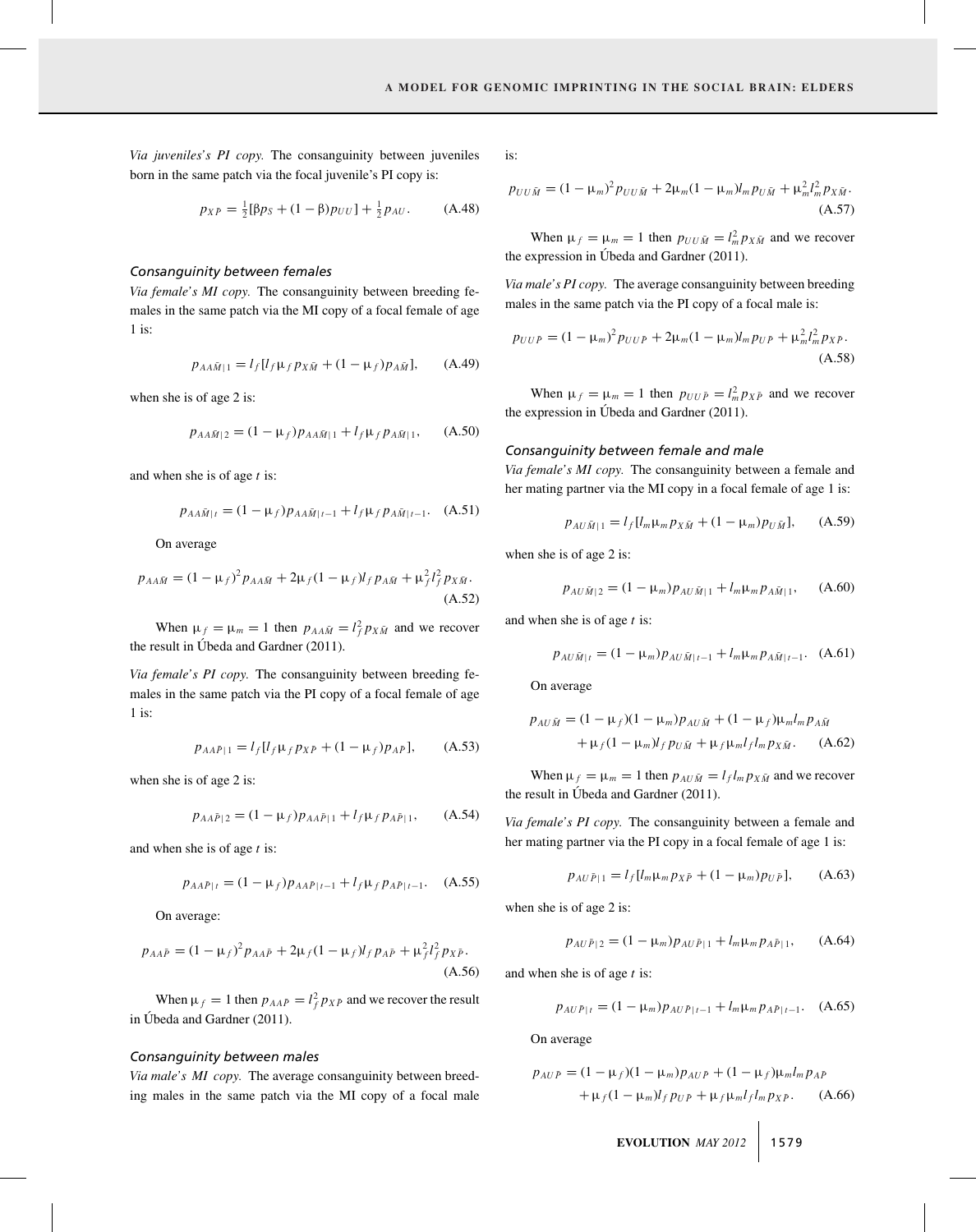When  $\mu_f = \mu_m = 1$  then  $p_{AUP} = l_f l_m p_{XP}$  and we recover the result in Úbeda and Gardner (2011).

Solving the system of equations  $p_S$  in (A.15),  $p_{M\bar{M}}$  in (A.35),  $p_{X\bar{M}}$  in (A.47),  $p_{A\bar{M}}$  (A.40),  $p_{U\bar{M}}$  in (A.44),  $p_{A\bar{M}}$  in (A.52),  $p_{AU\bar{M}}$  in (A.62), and  $p_{UU\bar{M}}$  in (A.57) we get expressions for  $p_{X\bar{M}}$ ,  $p_{A\bar{M}}$ , and  $p_{U\bar{M}}$  as functions of  $p_{AA}$  and  $p_{AU}$ , and the model parameters. Solving the system of equations  $p_S$  in (A.15),  $p_{M\bar{P}}$ in (A.38),  $p_{X\bar{P}}$  in (A.48),  $p_{A\bar{P}}$  in (A.42),  $p_{U\bar{P}}$  in (A.46),  $p_{AA\bar{P}}$  in (A.56),  $p_{AU\bar{P}}$  in (A.66), and  $p_{UU\bar{P}}$  in (A.58) we get expressions for  $p_{\overline{X}} p$ ,  $p_{\overline{A}} p$ , and  $p_{\overline{U}} p$  as functions of  $p_{\overline{U}} p$  and  $p_{\overline{A}} p$ , and the model parameters.

## *Relatedness between juvenile and aunt Age 1*

*Via female's PI copy.* The relatedness between a juvenile and a female via the MI copy in a focal female of age 1 is:

$$
r_{\bar{M}|1} = \frac{p_{A\bar{M}|1}}{p_{M\bar{M}|1}}.\tag{A.67}
$$

To calculate this value we need to know  $p_{A\bar{M}+1}$  defined in (A.39) and  $p_{M\bar{M}+1}$  defined in (A.34). Consanguinities  $p_{A\bar{M}+1}$  and  $p_{M\bar{M}|1}$  require us to know  $p_{AA\bar{M}|1}$  defined in (A.49) and  $p_{AU\bar{M}|1}$ defined in (A.59) together with  $p<sub>S</sub>$  and  $p<sub>AU</sub>$  defined in terms of the system parameters in the previous section. Consanguinities  $p_{AA\bar{M}|1}$  and  $p_{AU\bar{M}|1}$  require us to know  $p_{X\bar{M}}$  defined in (A.47),  $p_{A\bar{M}}$  defined in (A.40), and  $p_{U\bar{M}}$  defined in (A.44). Consanguinities  $p_{X\bar{M}}$ ,  $p_{A\bar{M}}$ , and  $p_{U\bar{M}}$  are already defined in terms of  $p_{AA}$ and  $p_{AU}$  and these, in turn, are defined in terms of the system parameters in the previous section.

*Via female's PI copy.* The relatedness between a juvenile and a female via the PI copy in a focal female of age 1 is:

$$
r_{\bar{P}|1} = \frac{p_{A\bar{P}|1}}{p_{M\bar{P}|1}}.\tag{A.68}
$$

To calculate this value, we need to know  $p_{\bar{A}P\perp 1}$  defined in (A.41) and  $p_{MP|1}$  defined in (A.37). Consanguinities  $p_{AP|1}$  and  $p_{M\bar{P}+1}$  require us to know  $p_{AA\bar{P}+1}$  defined in (A.53) and  $p_{AU\bar{P}+1}$ defined in  $(A.63)$  together with  $p<sub>S</sub>$  and  $p<sub>AU</sub>$  already defined in terms of the system parameters. Consanguinities  $p_{AA\bar{P}11}$  and  $p_{AU\bar{P}11}$  require us to know  $p_{X\bar{P}}$  defined in (A.48),  $p_{A\bar{P}}$  defined in (A.42), and  $p_{U\bar{P}}$  defined in (A.46). Consanguinities  $p_{X\bar{P}}$ ,  $p_{A\bar{P}}$ , and  $p_{U\bar{P}}$  are already defined in terms of  $p_{AA}$  and  $p_{AU}$  and these, in turn, are defined in terms of the system parameters.

Thus we can calculate the initial coefficient of relatedness via the MI and the PI copies

#### *Age t*

*Via female's MI copy.* The relatedness between a juvenile and a female via the MI copy in a focal female of age *t* is:

$$
r_{\bar{M}|t} = \frac{p_{A\bar{M}|t}}{p_{M\bar{M}|t}}.\tag{A.69}
$$

To calculate this value we need to know  $p_{A\bar{M}|t}$  defined in (A.39) and  $p_{M\bar{M}|t}$  defined in (A.34). Consanguinities  $p_{A\bar{M}|t}$  and  $p_{M\bar{M}|t}$  require us to know  $p_{AA\bar{M}|t}$  defined in (A.51) and  $p_{AU\bar{M}|t}$ defined in  $(A.61)$  together with  $p<sub>S</sub>$  and  $p<sub>AU</sub>$  already defined in terms of the system parameters. Consanguinities  $p_{AA\bar{M}|t}$  and  $p_{AU\bar{M}|t}$  require us to know  $p_{A\bar{M}|t-1}$ ,  $p_{AA\bar{M}|t-1}$ , and  $p_{AU\bar{M}|t-1}$ defined recursively.

*Via female's PI copy.* The relatedness between a juvenile and a female via the PI copy in a focal female of age *t* is:

$$
r_{\bar{P}|t} = \frac{p_{A\bar{P}|t}}{p_{M\bar{P}|t}}.\tag{A.70}
$$

To calculate this value we need to know  $p_{\hat{A}P|t}$  defined in  $(A.41)$  and  $p_{M\bar{P}$ <sub>1</sub> defined in  $(A.37)$ . Consanguinities  $p_{A\bar{P}$ <sub>1</sub> and  $p_{M\bar{P}|t}$  require us to know  $p_{AA\bar{P}|t}$  defined in (A.55) and  $p_{AU\bar{P}|t}$  defined in (A.65) together with  $p<sub>S</sub>$  and  $p<sub>AU</sub>$  already defined in terms of the system parameters. Consanguinities  $p_{AA\bar{P}|t}$  and  $p_{AU\bar{P}|t}$  require us to know  $p_{\hat{AP} | t-1}$ ,  $p_{\hat{AP} | t-1}$ , and  $p_{\hat{A}U\hat{P} | t-1}$  defined recursively.

#### *Potential for communal care and potential for conflict*

Given the coefficient of relatedness at age *t* we can define the potential for communal care when the focal female is of age *t* via her MI copy:

$$
Q_{\bar{M}|t} = \frac{(1-a)r_{\bar{M}|t}}{1 - ar_{\bar{M}|t}}
$$
(A.71)

and via her PI copy:

$$
Q_{\bar{P}|t} = \frac{(1-a)r_{\bar{P}|t}}{1 - ar_{\bar{P}|t}}.
$$
\n(A.72)

The potential for conflict when the focal female is of age *t* results from the difference between the potential for communal care via her MI and PI copies

$$
I_t = Q_{\bar{M}|t} - Q_{\bar{P}|t}.
$$
 (A.73)

#### **POTENTIAL FOR CONFLICT AT EQUILIBRIUM OVER AGE**

We are interested in characterizing the age-equilibrium value of the potential for conflict  $I_t$ . The consanguinities that depend iteratively on their own value are the consanguinity between females  $p_{AA|t}$  and the consanguinity between female and male